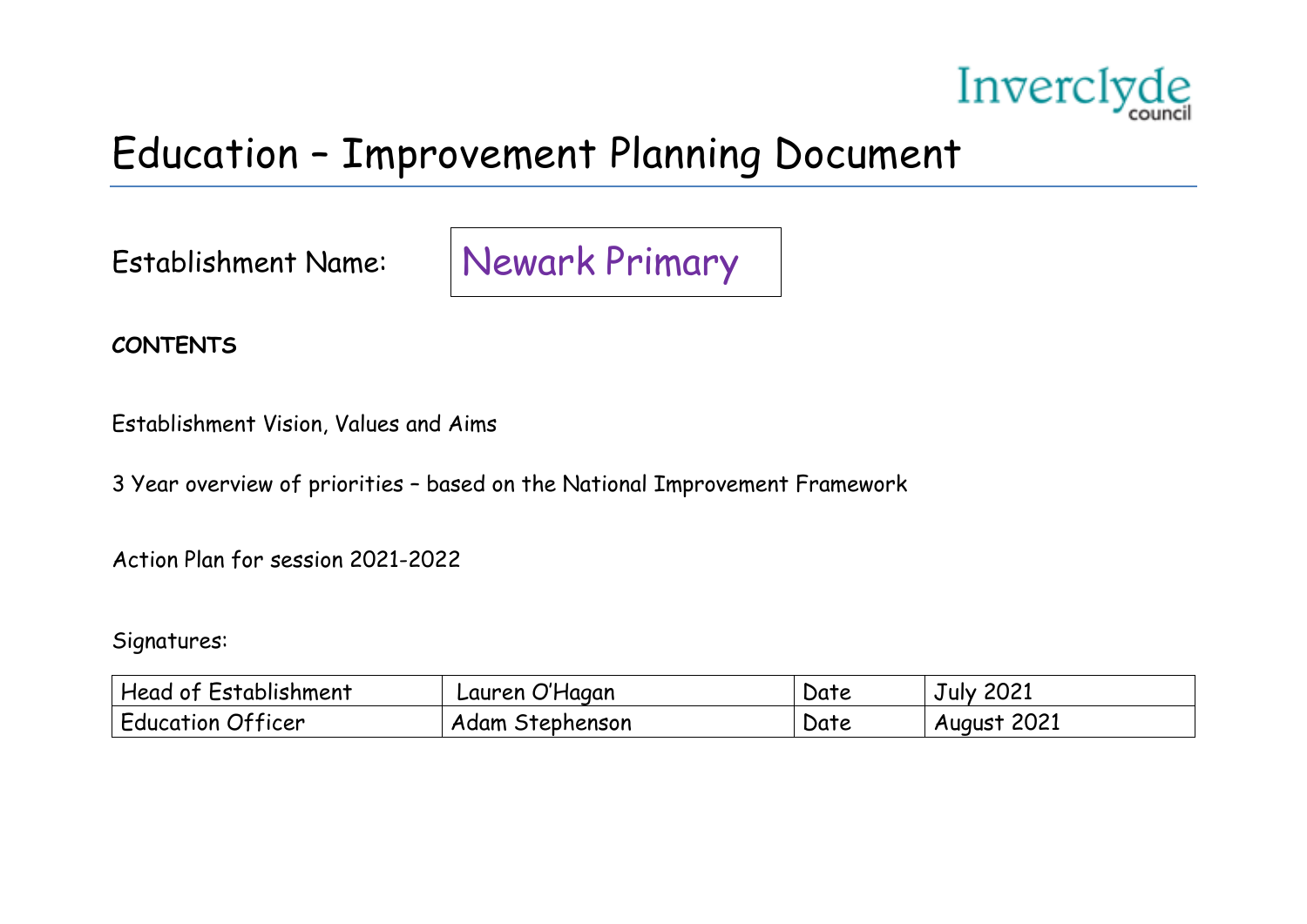

### Our Vision, Values and Aims

At Newark Primary School we work together with mutual respect to achieve everyone's full potential. We will achieve this this through positive, nurturing relationships and by providing the best learning and teaching experiences in a safe, motivational environment.



Our aims are built around these values:

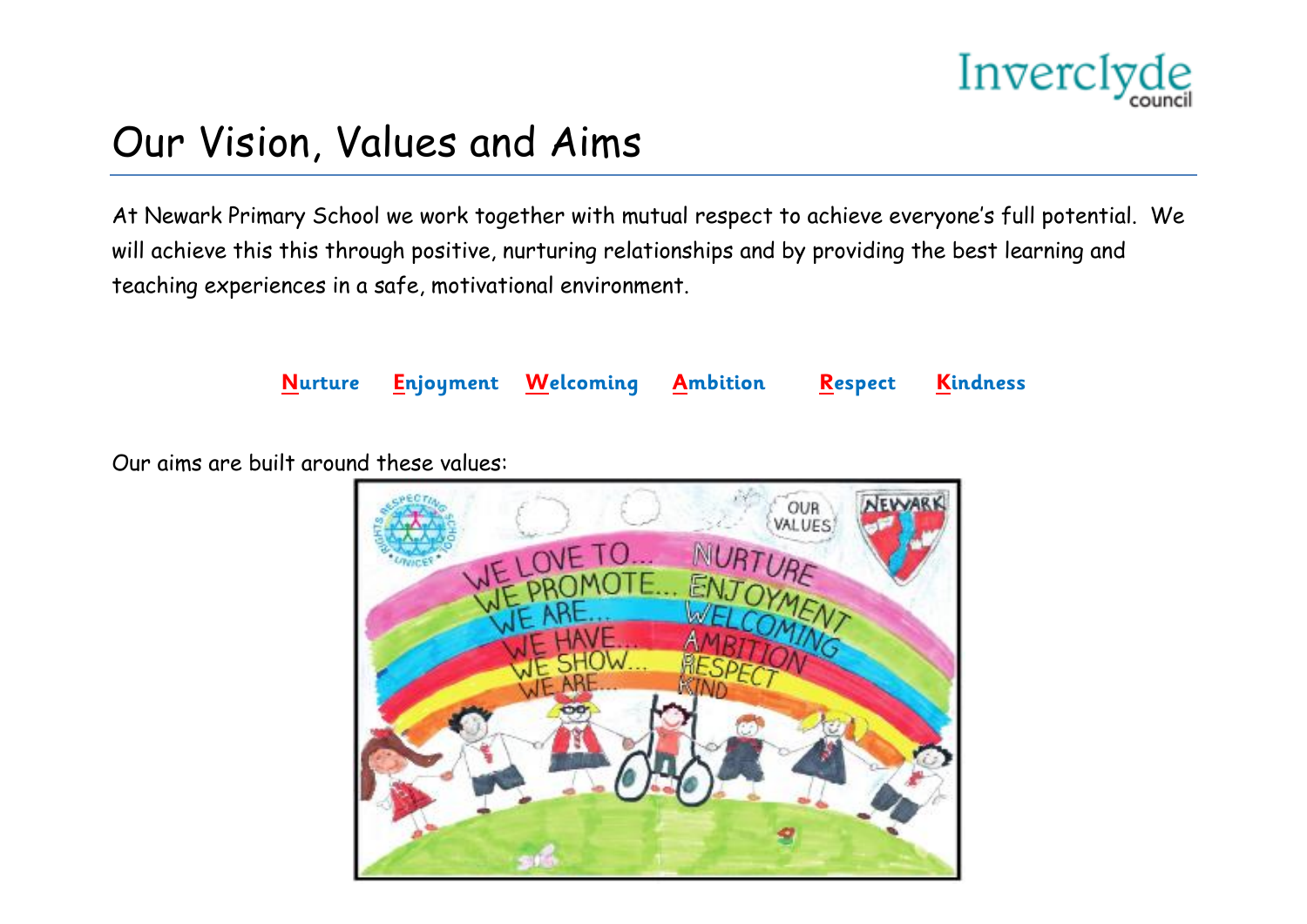

### **Nurture**

**Pupils** will feel safe, happy and valued within a secure and supportive, respectful environment.

**Staff** will feel supported, valued and respected as professionals and plan to ensure all children will be safe, healthy, achieving, nurtured, active, respected, and responsible and included.

Parents/Carers will feel comfortable and confident in all aspects of their communication with the school, with positive relationships central to our ethos.

### **Enjoyment**

**Pupils** will be actively engaged and enthusiastic about their learning through experiencing the curriculum delivered in a fun and meaningful way within a happy, secure, stimulating environment.

**Staff** will work collaboratively with enthusiasm and commitment to deliver well planned, high quality, stimulating and imaginative learning experiences.

Parents/Carers will be active partners, enthusiastic and committed to working with their child, to enjoy their learning experiences and assisting us to recognise and celebrate their child's achievements out with school.

### **Welcoming**

**Pupils** will behave in a polite or friendly way to a guest or new arrival.

**Staff** will ensure that all children feel valued and part of the whole school community and will be hospitable.

**Parents/Carers** will be welcomed by all members of staff, their opinions will be valued and appreciated.

### **Ambition**

**Pupils** will know what they need to do to improve and challenge themselves, to achieve their potential through commitment, teamwork and demonstrating leadership.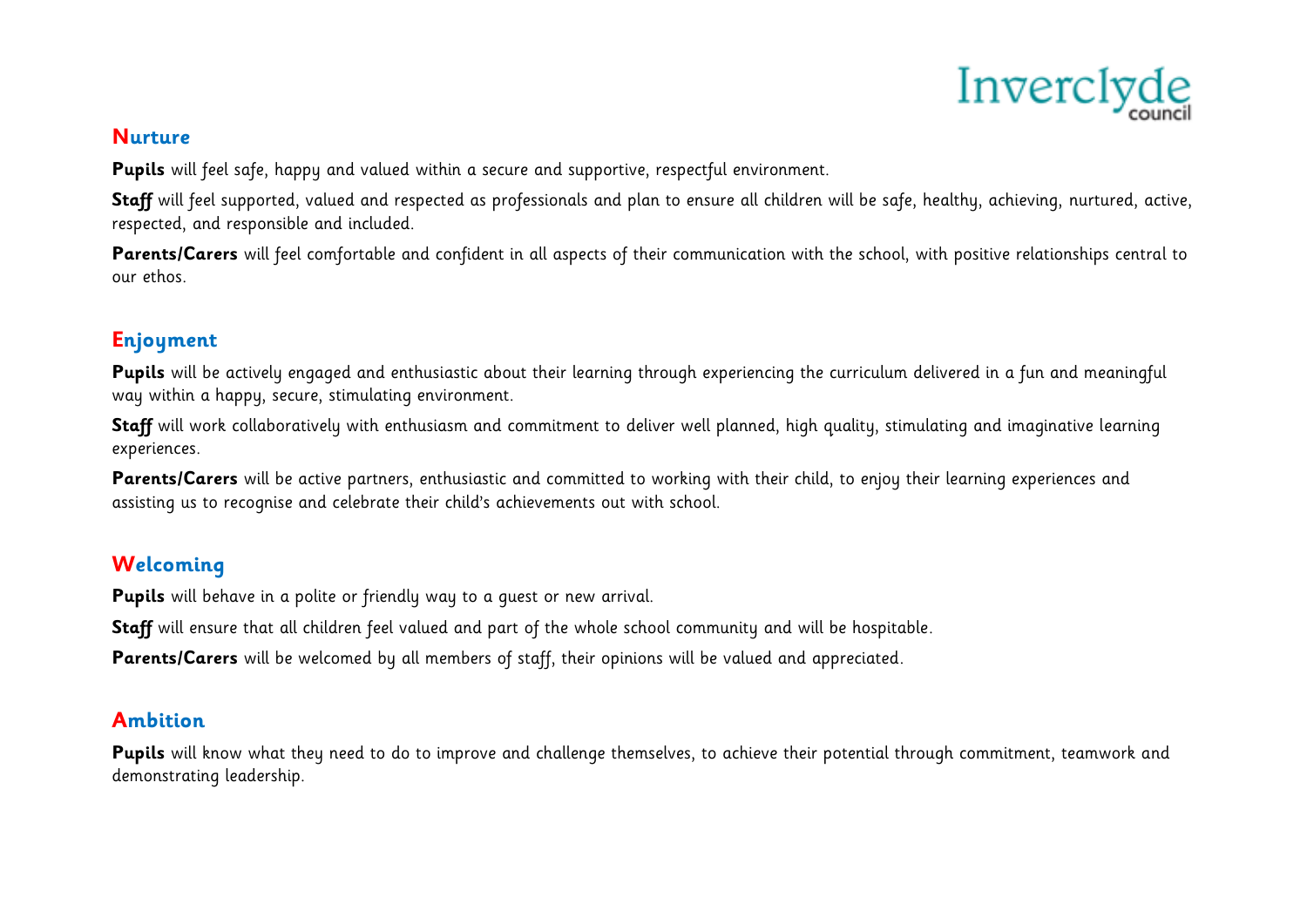

**Staff** by demonstrating a commitment to self-evaluation, continuing professional development, leadership and teamwork, will provide a motivating and stimulating learning environment, delivering the curriculum with enthusiasm and creativity, to engage and meet the needs of all pupils.

**Parents / Carers** will encourage and motivate their children to be the best they can be through support and involvement in their learning, both in school and in wider activities, reflecting their interests and talents.

### **Respect**

Pupils will be supported to develop positive relationships and show respect towards each other, staff, the wider school community and the environment.

**Staff** will model positive relationships and mutual respect within the whole school community and provide learning opportunities to develop positive relationships and promote respect for the environment.

Parents / Carers will support the school ethos of mutual respect by encouraging children to be respectful to other children, adults, themselves and their community, and develop positive relationships at home, school and in the community.

### **Kindness**

Pupils will show kindness to others' ethical characteristics, have a pleasant disposition, and concern and consideration for others.

**Staff** will promote kindness by being gentle, caring and helpful.

**Parents/Carers** will support the school by being considerate in their actions within the school and wider community.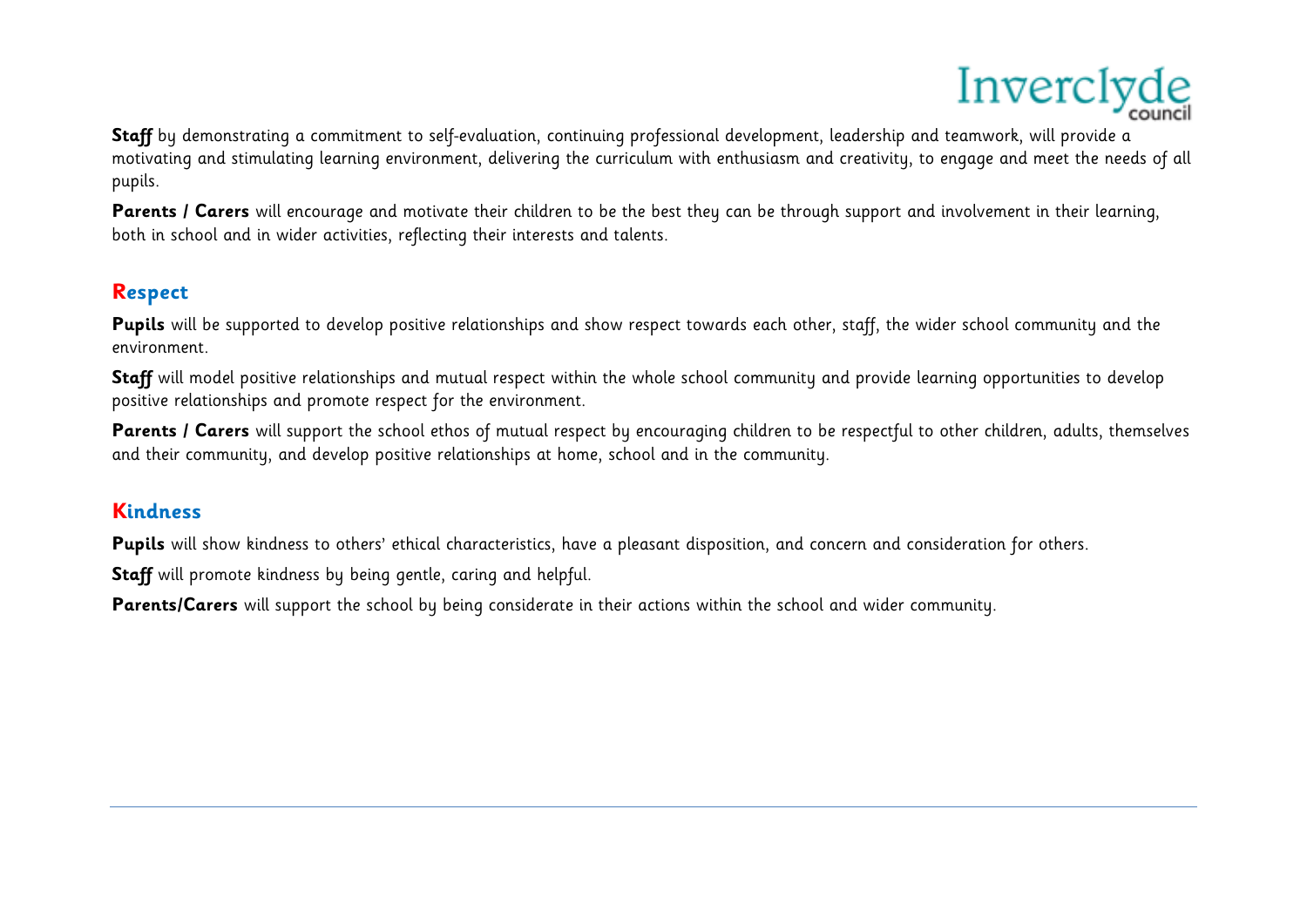

### 3 Year Overview of Establishment Priorities

The improvement priorities for our establishment are noted on the following page. They have been expressed in the context of the National Improvement Framework

Our Improvement Priorities extend in a rolling programme over three years. Each priority has been coded accordingly:

> Session 2021-2022 Session 2022-2023 Session 2023-2024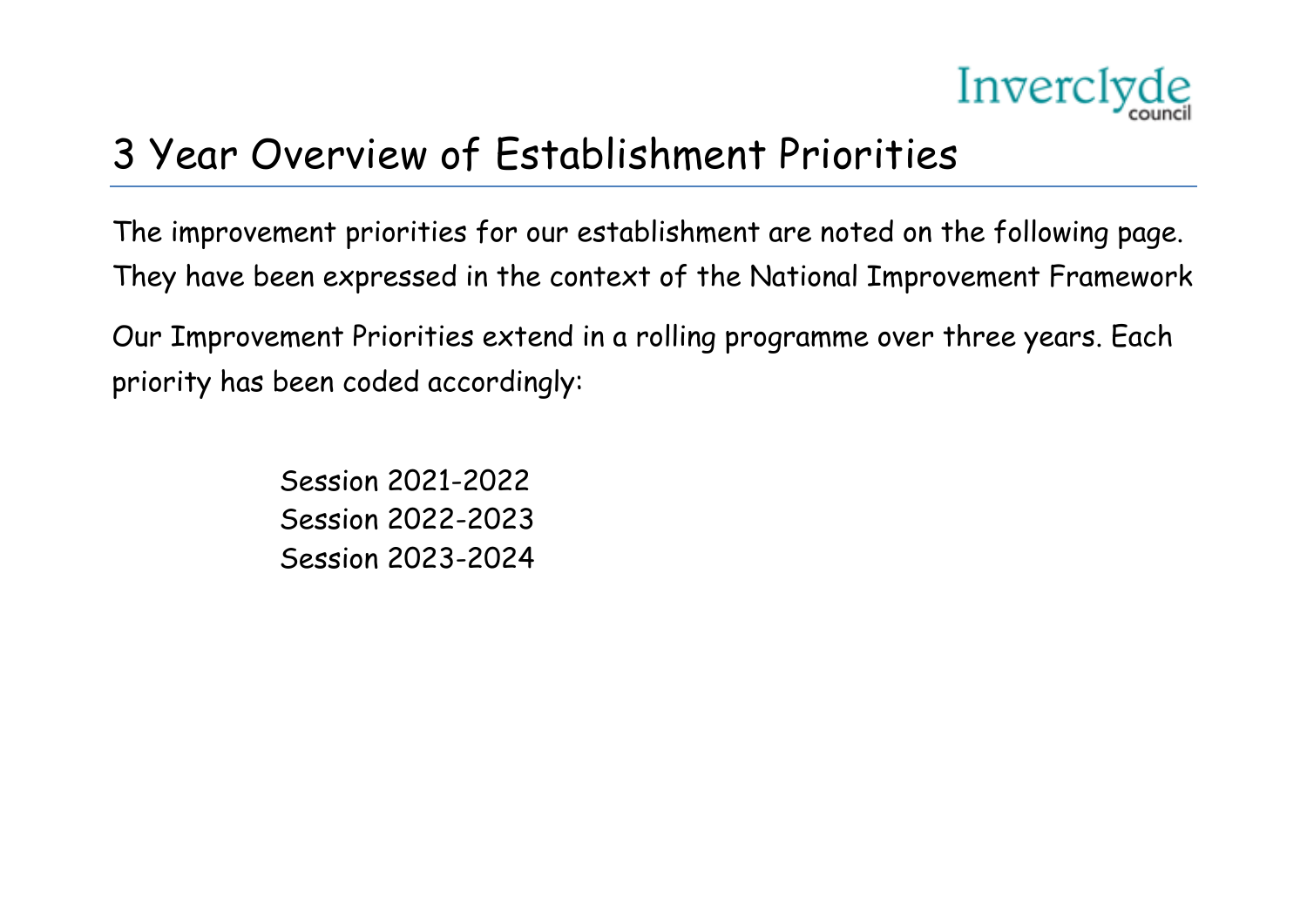

### Overview of rolling three-year plan

| <b>National Priorities</b>                                                         | <b>Session 2021-2022</b>                                                                                                                                                                                                                                                                                                                                                                                                                                                                                        | <b>Session 2022-2023</b>                                                                                                                                                                                                                                                                                | <b>Session 2023-2024</b>                                                                                                                                                                                                                                                                                |
|------------------------------------------------------------------------------------|-----------------------------------------------------------------------------------------------------------------------------------------------------------------------------------------------------------------------------------------------------------------------------------------------------------------------------------------------------------------------------------------------------------------------------------------------------------------------------------------------------------------|---------------------------------------------------------------------------------------------------------------------------------------------------------------------------------------------------------------------------------------------------------------------------------------------------------|---------------------------------------------------------------------------------------------------------------------------------------------------------------------------------------------------------------------------------------------------------------------------------------------------------|
| Improvements in attainment,<br>particularly in literacy and<br>numeracy            | Develop whole school writing<br>$\bullet$<br>strategies<br>Moderation of literacy within<br>$\bullet$<br>school and cluster<br>Further CLPL on<br>$\bullet$<br>differentiation for staff to<br>meet the needs of all learners<br>Continue to use data to inform<br>$\bullet$<br>practice<br>Embed play pedagogy in P1 - P2<br>$\bullet$<br>Further develop play in P3<br>$\bullet$<br>Introduce loose parts play P4-<br>P7<br>Finalise Curriculum Rationale<br>$\bullet$<br>Update Literacy policy<br>$\bullet$ | Continue to engage in<br>$\bullet$<br>professional dialogue and<br>moderation activities to raise<br>attainment in Literacy and<br>Numeracy<br>Update Numeracy policy<br>Embed play pedagogy P3<br>Embed loose parts/outdoor<br>opportunities for P4-7                                                  | Continue to engage in cluster<br>$\bullet$<br>moderation of BGE<br>Review Teaching and Learning<br>$\bullet$<br>Policy                                                                                                                                                                                  |
| Closing the attainment gap<br>between the most and least<br>disadvantaged children | Continue to embed raising<br>$\bullet$<br>attainment groups for<br>numeracy and literacy<br>Introduce explicit vocabulary<br>$\bullet$<br>teaching and talking & listening<br>skills through Word Aware<br>Increased confidence in TPJ<br>(teacher professional<br>judgements)                                                                                                                                                                                                                                  | Teacher confidence in<br>$\bullet$<br>professional judgements of<br>progress towards a level<br>Implementation of BGE toolkit<br>with teaching staff<br>Intergenerational project<br>$\bullet$<br>started-community garden<br>Further develop vocabulary and<br>$\bullet$<br>talking & listening skills | Embed use of BGE toolkit<br>$\bullet$<br>Continue to make links with<br>community through<br>community garden<br>Embed vocabulary and talking &<br>$\bullet$<br>listening skills<br>Parent led family learning<br>$\bullet$<br>opportunities available with<br>support from school, CLD &<br>Barnardo's |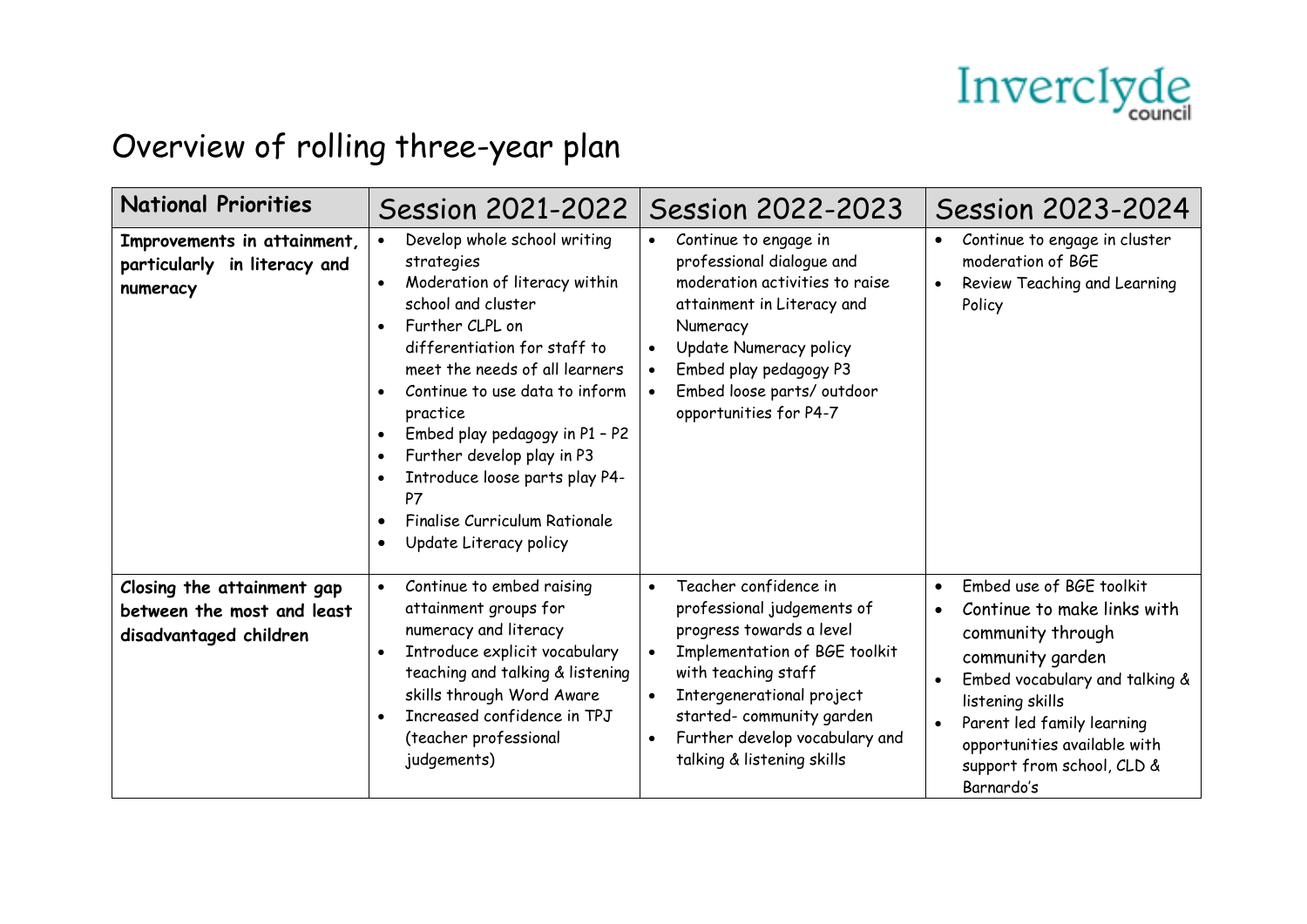## Inverclyde

|                                                                       | Continue to deploy attendance<br>policy and monitoring<br>Further develop outdoor<br>$\bullet$<br>learning experiences<br>Continue partnership working<br>$\bullet$<br>with other agencies, eg, CLD<br>and Barnardo's<br>Reinstate Family Learning<br>$\bullet$<br>opportunities in line with<br><b>COVID</b> restrictions<br>Review impact of PEF and<br>$\bullet$<br>implement further measures<br>to reduce attainment gap               | Further explore opportunities to<br>empower parents through family<br>learning                                                                                                                                                                                                                                                                         |                                                                                                                                              |
|-----------------------------------------------------------------------|---------------------------------------------------------------------------------------------------------------------------------------------------------------------------------------------------------------------------------------------------------------------------------------------------------------------------------------------------------------------------------------------------------------------------------------------|--------------------------------------------------------------------------------------------------------------------------------------------------------------------------------------------------------------------------------------------------------------------------------------------------------------------------------------------------------|----------------------------------------------------------------------------------------------------------------------------------------------|
| Improvement in children and<br>young people's health and<br>wellbeing | Communication friendly<br>$\bullet$<br>strategies embedded across all<br>stages- achieve Bronze Award<br>(ICOS)<br>Ensure all staff are working<br>through a Trauma Informed<br>Lens<br>Raise staff awareness of<br>$\bullet$<br>Nurture principles through<br>ASD lens<br>Provide support for parents<br>around adversity<br>Let's Introduce Anxiety<br>$\bullet$<br>Management (LIAM) coping<br>skills introduced to all P5-7<br>children | Moderation of Wellbeing<br>$\bullet$<br>Experiences across school,<br>cluster and authority<br>Work towards Silver<br>Communication Friendly Award-<br><b>ICOS</b><br>Consider moderation of<br>standards in HWB<br>Family learning opportunities to<br>support mental health and<br>wellbeing<br>Embed emotional and self-<br>regulation skills P1-P7 | Work towards Gold<br>$\bullet$<br>Communication Friendly Award-<br><b>ICOS</b><br>Update HWB policy-trauma<br>$\bullet$<br>informed approach |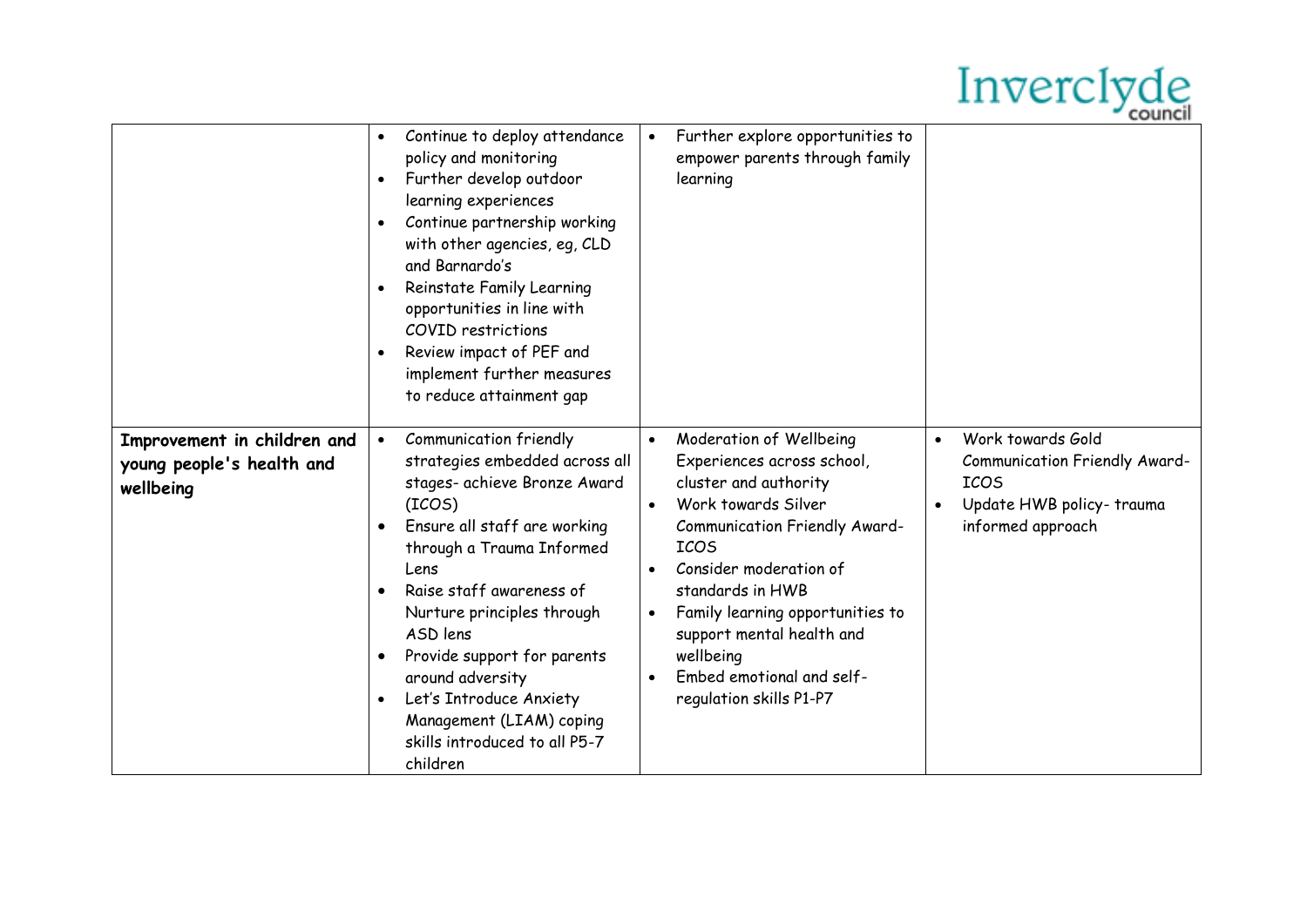# Inverclyde

|                                                                                                                        | <b>Review Rights Respecting</b><br>$\bullet$<br>Schools for Gold Level<br>reaccreditation<br>Continue to engage in 'Hearing<br>$\bullet$<br>the unheard voice' with RR<br>officer Aileen Wilson<br><b>Implementation of Play</b><br>$\bullet$<br>Therapist<br>Further develop RSHP<br>$\bullet$<br>(relationships and sexual<br>health programme) for staff<br>and parents                                                                                                                                                                                  |                                                                                                                                                                                                                                     |                                                                                                      |
|------------------------------------------------------------------------------------------------------------------------|-------------------------------------------------------------------------------------------------------------------------------------------------------------------------------------------------------------------------------------------------------------------------------------------------------------------------------------------------------------------------------------------------------------------------------------------------------------------------------------------------------------------------------------------------------------|-------------------------------------------------------------------------------------------------------------------------------------------------------------------------------------------------------------------------------------|------------------------------------------------------------------------------------------------------|
| Improvement in<br>employability skills and<br>sustained positive school<br>leaver destinations for all<br>young people | Further develop opportunities<br>$\bullet$<br>for enhanced Digital Literacy-<br>working towards award with<br>cluster<br>Continue to develop<br>$\bullet$<br>enterprising opportunities P1-<br>P7<br>Continue to develop links and<br>$\bullet$<br>cross-sector working with<br>Cluster Improvement Plan<br>Continue to develop<br>$\bullet$<br>opportunities for employability<br>skills<br>Maintain links with WCS to<br>$\bullet$<br>allow P7 children to attain<br>accreditation<br>Reinstate links with Tail 'O'<br>$\bullet$<br>The Bank Credit union | Continue the development of<br>$\bullet$<br>DYW and links with cluster<br>schools to raise aspirations<br>Further develop Digital Literacy<br>Award<br>Parent support for digital<br>literacy- CLD<br>Pupil Group lead Credit Union | Continue progress through<br>$\bullet$<br>Digital Literacy Award<br>Pupil digital literacy champions |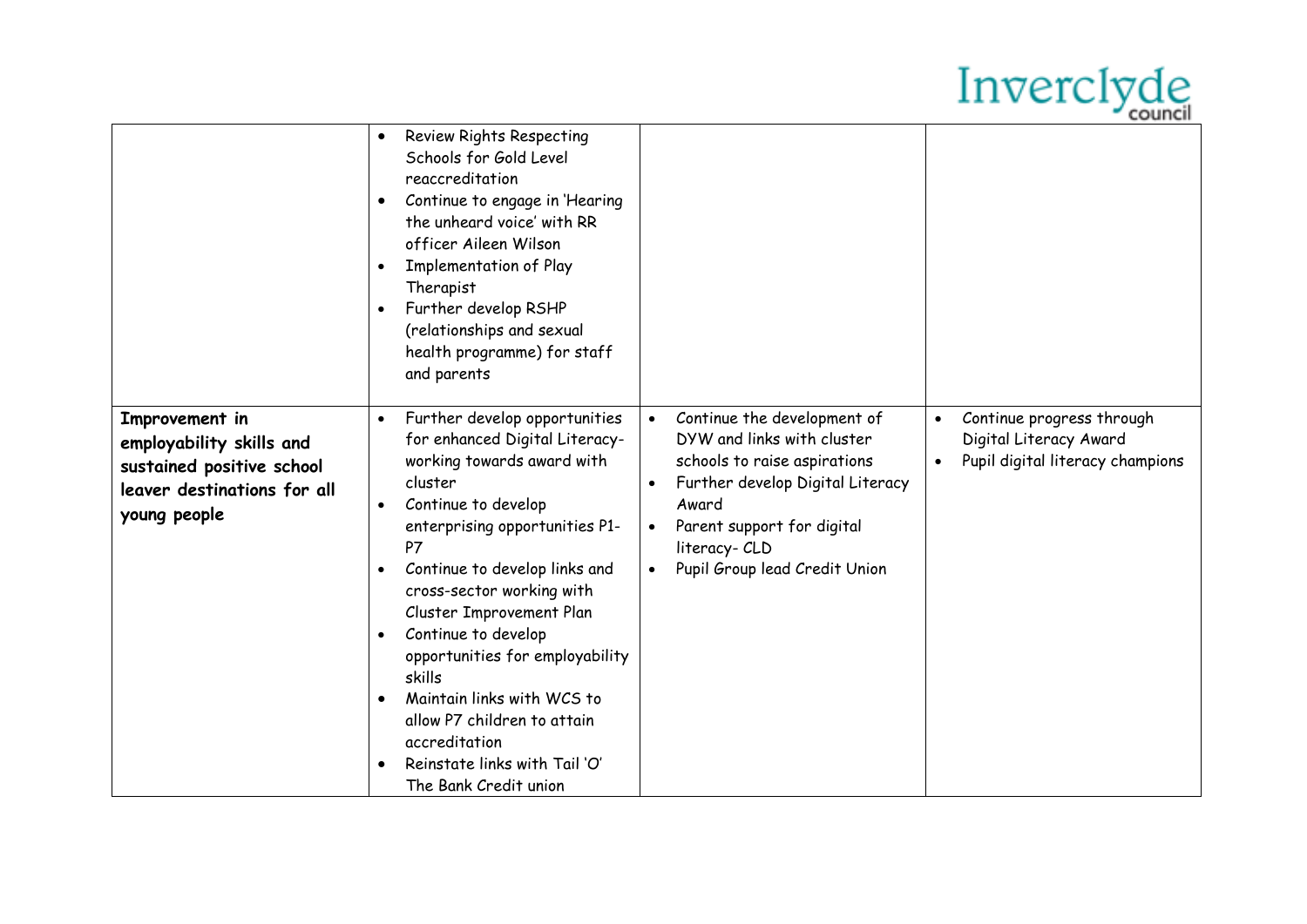

## Pupil Equity Fund –Session 2021-2022

### **NIF Priority**

Closing the attainment gap between the most and least disadvantaged children

Newark Primary is a school with a current role of 419 with 199 in receipt of free school meals. Within the pupil population 71.5% live in SIMD deciles 1&2 and 92.4% in deciles 1-4. Target cohorts have been identified through SIMD, FSM, CfE levels, standardised assessments and teacher professional judgement.

Our rationale for our proposals is to continue to develop approaches to raise attainment/recovery post-COVID and reduce the poverty related attainment gap. As a focus for the Scottish Attainment Challenge since 2016, we had previously seen improvements through targeted interventions. Our aim is to build on this using PEF.

From scrutiny of attainment data our areas of focus for closing the poverty related attainment gap are:

- $\checkmark$  P2 numeracy
- $\checkmark$  P4 reading, writing and numeracy
- $\checkmark$  P5 writing and numeracy
- $\checkmark$  P6 writing and numeracy

Post COVID, we have seen an increase in children displaying anxiety related behaviours and we aim to support these wellbeing concerns through access to supports in school.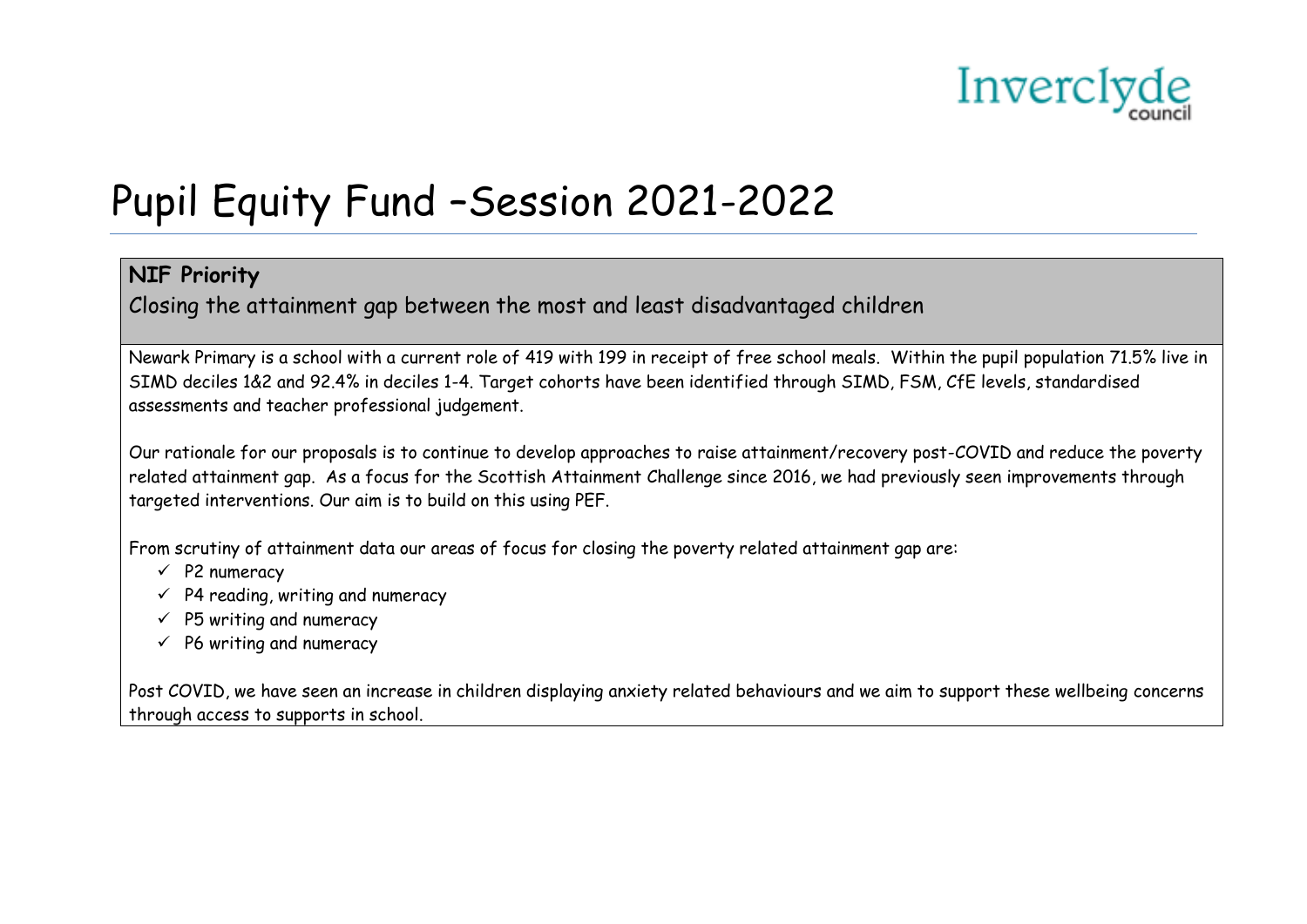

| Details of spend<br>TOTAL FUND: £331,102                                                                                                                                                                                                                                                                                                                                                                                                                                                                                                                                                                                                                                                                                      |                                                                                                                                                                                                                                                                                                                                                                                                                 | <b>Impact/Measures</b>                                                                                                                                                                                                                                                                                                                                                                                   |
|-------------------------------------------------------------------------------------------------------------------------------------------------------------------------------------------------------------------------------------------------------------------------------------------------------------------------------------------------------------------------------------------------------------------------------------------------------------------------------------------------------------------------------------------------------------------------------------------------------------------------------------------------------------------------------------------------------------------------------|-----------------------------------------------------------------------------------------------------------------------------------------------------------------------------------------------------------------------------------------------------------------------------------------------------------------------------------------------------------------------------------------------------------------|----------------------------------------------------------------------------------------------------------------------------------------------------------------------------------------------------------------------------------------------------------------------------------------------------------------------------------------------------------------------------------------------------------|
|                                                                                                                                                                                                                                                                                                                                                                                                                                                                                                                                                                                                                                                                                                                               |                                                                                                                                                                                                                                                                                                                                                                                                                 |                                                                                                                                                                                                                                                                                                                                                                                                          |
|                                                                                                                                                                                                                                                                                                                                                                                                                                                                                                                                                                                                                                                                                                                               |                                                                                                                                                                                                                                                                                                                                                                                                                 |                                                                                                                                                                                                                                                                                                                                                                                                          |
| By June '22 an increased attainment in                                                                                                                                                                                                                                                                                                                                                                                                                                                                                                                                                                                                                                                                                        | Appoint 5 PSAs to support children to                                                                                                                                                                                                                                                                                                                                                                           | Pupil Progress meetings will show progress                                                                                                                                                                                                                                                                                                                                                               |
| numeracy of 10% for identified learners in<br>fully access the curriculum                                                                                                                                                                                                                                                                                                                                                                                                                                                                                                                                                                                                                                                     |                                                                                                                                                                                                                                                                                                                                                                                                                 | towards 'on track' is being made                                                                                                                                                                                                                                                                                                                                                                         |
|                                                                                                                                                                                                                                                                                                                                                                                                                                                                                                                                                                                                                                                                                                                               |                                                                                                                                                                                                                                                                                                                                                                                                                 |                                                                                                                                                                                                                                                                                                                                                                                                          |
|                                                                                                                                                                                                                                                                                                                                                                                                                                                                                                                                                                                                                                                                                                                               |                                                                                                                                                                                                                                                                                                                                                                                                                 |                                                                                                                                                                                                                                                                                                                                                                                                          |
|                                                                                                                                                                                                                                                                                                                                                                                                                                                                                                                                                                                                                                                                                                                               |                                                                                                                                                                                                                                                                                                                                                                                                                 |                                                                                                                                                                                                                                                                                                                                                                                                          |
|                                                                                                                                                                                                                                                                                                                                                                                                                                                                                                                                                                                                                                                                                                                               |                                                                                                                                                                                                                                                                                                                                                                                                                 | times per week                                                                                                                                                                                                                                                                                                                                                                                           |
|                                                                                                                                                                                                                                                                                                                                                                                                                                                                                                                                                                                                                                                                                                                               |                                                                                                                                                                                                                                                                                                                                                                                                                 |                                                                                                                                                                                                                                                                                                                                                                                                          |
|                                                                                                                                                                                                                                                                                                                                                                                                                                                                                                                                                                                                                                                                                                                               |                                                                                                                                                                                                                                                                                                                                                                                                                 |                                                                                                                                                                                                                                                                                                                                                                                                          |
|                                                                                                                                                                                                                                                                                                                                                                                                                                                                                                                                                                                                                                                                                                                               |                                                                                                                                                                                                                                                                                                                                                                                                                 |                                                                                                                                                                                                                                                                                                                                                                                                          |
|                                                                                                                                                                                                                                                                                                                                                                                                                                                                                                                                                                                                                                                                                                                               |                                                                                                                                                                                                                                                                                                                                                                                                                 | attainment                                                                                                                                                                                                                                                                                                                                                                                               |
|                                                                                                                                                                                                                                                                                                                                                                                                                                                                                                                                                                                                                                                                                                                               |                                                                                                                                                                                                                                                                                                                                                                                                                 |                                                                                                                                                                                                                                                                                                                                                                                                          |
|                                                                                                                                                                                                                                                                                                                                                                                                                                                                                                                                                                                                                                                                                                                               |                                                                                                                                                                                                                                                                                                                                                                                                                 |                                                                                                                                                                                                                                                                                                                                                                                                          |
|                                                                                                                                                                                                                                                                                                                                                                                                                                                                                                                                                                                                                                                                                                                               |                                                                                                                                                                                                                                                                                                                                                                                                                 |                                                                                                                                                                                                                                                                                                                                                                                                          |
|                                                                                                                                                                                                                                                                                                                                                                                                                                                                                                                                                                                                                                                                                                                               |                                                                                                                                                                                                                                                                                                                                                                                                                 |                                                                                                                                                                                                                                                                                                                                                                                                          |
|                                                                                                                                                                                                                                                                                                                                                                                                                                                                                                                                                                                                                                                                                                                               |                                                                                                                                                                                                                                                                                                                                                                                                                 |                                                                                                                                                                                                                                                                                                                                                                                                          |
|                                                                                                                                                                                                                                                                                                                                                                                                                                                                                                                                                                                                                                                                                                                               |                                                                                                                                                                                                                                                                                                                                                                                                                 |                                                                                                                                                                                                                                                                                                                                                                                                          |
|                                                                                                                                                                                                                                                                                                                                                                                                                                                                                                                                                                                                                                                                                                                               |                                                                                                                                                                                                                                                                                                                                                                                                                 |                                                                                                                                                                                                                                                                                                                                                                                                          |
|                                                                                                                                                                                                                                                                                                                                                                                                                                                                                                                                                                                                                                                                                                                               |                                                                                                                                                                                                                                                                                                                                                                                                                 |                                                                                                                                                                                                                                                                                                                                                                                                          |
|                                                                                                                                                                                                                                                                                                                                                                                                                                                                                                                                                                                                                                                                                                                               |                                                                                                                                                                                                                                                                                                                                                                                                                 |                                                                                                                                                                                                                                                                                                                                                                                                          |
|                                                                                                                                                                                                                                                                                                                                                                                                                                                                                                                                                                                                                                                                                                                               |                                                                                                                                                                                                                                                                                                                                                                                                                 |                                                                                                                                                                                                                                                                                                                                                                                                          |
|                                                                                                                                                                                                                                                                                                                                                                                                                                                                                                                                                                                                                                                                                                                               |                                                                                                                                                                                                                                                                                                                                                                                                                 |                                                                                                                                                                                                                                                                                                                                                                                                          |
|                                                                                                                                                                                                                                                                                                                                                                                                                                                                                                                                                                                                                                                                                                                               |                                                                                                                                                                                                                                                                                                                                                                                                                 |                                                                                                                                                                                                                                                                                                                                                                                                          |
|                                                                                                                                                                                                                                                                                                                                                                                                                                                                                                                                                                                                                                                                                                                               |                                                                                                                                                                                                                                                                                                                                                                                                                 |                                                                                                                                                                                                                                                                                                                                                                                                          |
|                                                                                                                                                                                                                                                                                                                                                                                                                                                                                                                                                                                                                                                                                                                               |                                                                                                                                                                                                                                                                                                                                                                                                                 |                                                                                                                                                                                                                                                                                                                                                                                                          |
| (salary increase accounted for-<br>By June '22 an increased attainment in<br>approximate figure)<br>writing of 15% for identified learners in<br>By June '22 an increased attainment in<br>reading of 15% for identified learners in<br>Costing: £113,578.89<br>including 20% add on costs<br>$3 \times 1.0$ FTE = £103,253.54<br>By June '22 an increased attainment in<br>$0.2$ FTE = £10,325.35<br>numeracy of 15% for identified learners in<br>Talk4Writing: £1,600<br>By June '22 an increased attainment in<br>numeracy of 16% for identified learners in<br>By June '22 an increased attainment in<br>writing of 20% for identified learners in<br>Costing: £1950.00<br>30 Toe by Toe £1200<br>60 subs for Nessy £750 | Costing: £77,500 = 25hrs $\times$ 5 @ £15,500<br>Additional Teaching Staff to support<br>pupils and plan specific interventions for<br>targeted pupils for numeracy and literacy;<br>one to support P1-P3 and the other P4-P7<br>Literacy curriculum development -<br>Resources procured to support numeracy,<br>reading and spelling for targeted children,<br>applied<br>identified through progress meetings | Observations show that targeted learners<br>receive oral feedback on writing at least 3<br>Improvement from baseline records from<br>Catch up show in increase in skills<br>Improvement in reading and comprehension<br>age from baseline York Assessment of<br>Reading and Comprehension (YARC)<br>Improvement in Numeracy skills<br>assessment from baseline<br>Pupil work shows an increase in skills |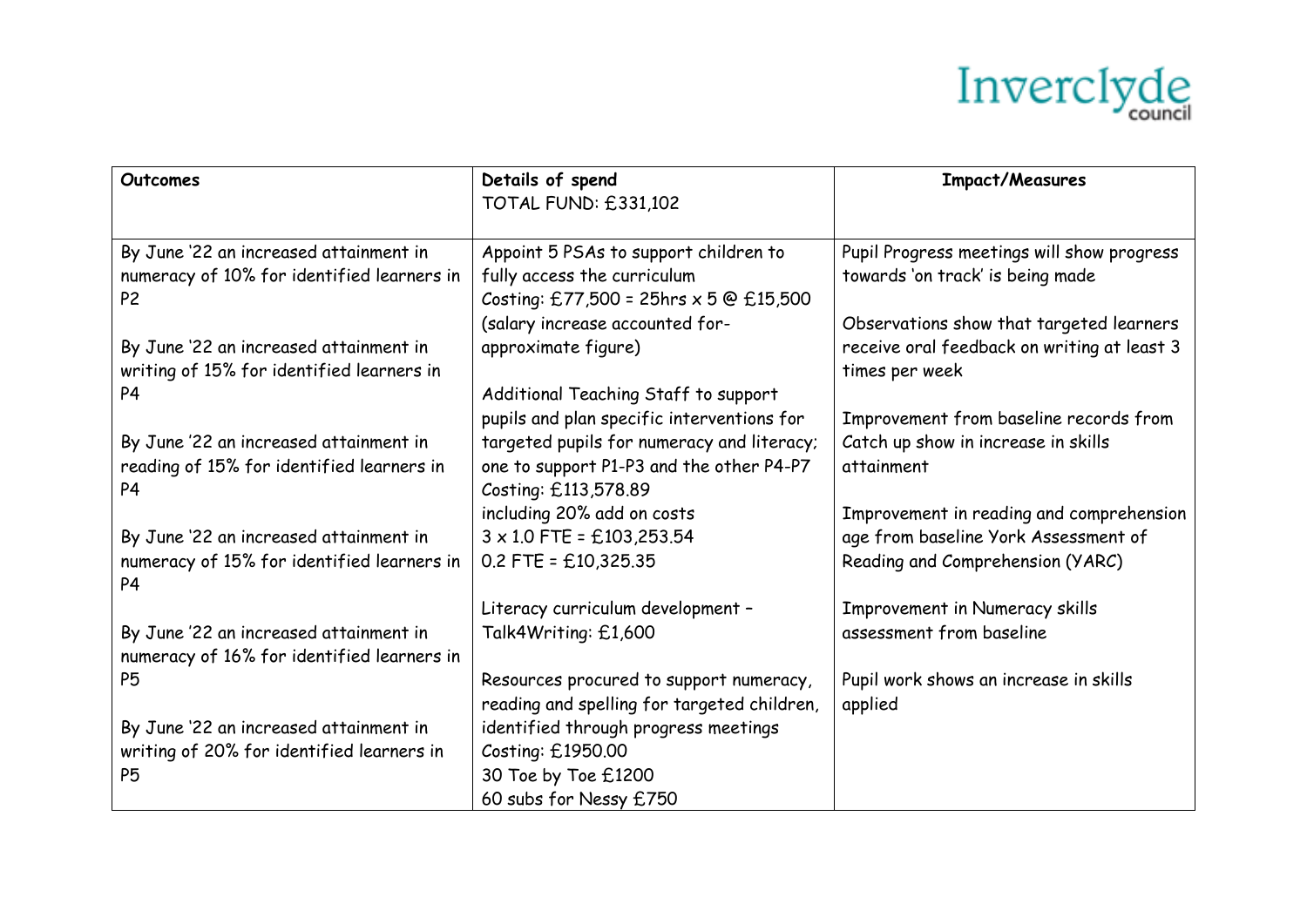

| By June '22 an increased attainment in<br>writing of 10% for identified learners in<br><b>P6</b><br>By June '22 an increased attainment in<br>numeracy of 10% for identified learners in<br><b>P6</b> |                                                                                                                                                                                      |                                                                                                                                                                                                                                                                                                                      |
|-------------------------------------------------------------------------------------------------------------------------------------------------------------------------------------------------------|--------------------------------------------------------------------------------------------------------------------------------------------------------------------------------------|----------------------------------------------------------------------------------------------------------------------------------------------------------------------------------------------------------------------------------------------------------------------------------------------------------------------|
| By March 2022 there will be an increase in<br>attendance to more than 90% with<br>increased engagement for identified<br>learners with additional support needs in<br><b>P6</b>                       | Additional teaching staff to create<br>another P6 class to support the health and<br>wellbeing of all pupils<br>Costing: 1.0 FTE @ £51,626.77                                        | SEEMIS records show an increase in<br>attendance<br>Reduction in the number of incidents<br>where SMT are sent for<br>Increase in the baseline of the % of the<br>day that child is engaged in learning (using<br>Leuven scales to monitor)<br>Pre-post pupil views show and increase in<br>enjoyment and engagement |
| By June 22 90% of pupils accessing<br>wellbeing supports show improved<br>outcomes                                                                                                                    | Therapeutic worker from mind mosaic to<br>support targeted children in P4-P7<br>Costing: £36,000<br>Sensory areas to be created within the<br>cloakroom spaces in each corridor (4). | Therapist records show identified<br>outcomes are overtaken.<br>Pupils views show improved wellbeing<br>Parents views show improved wellbeing                                                                                                                                                                        |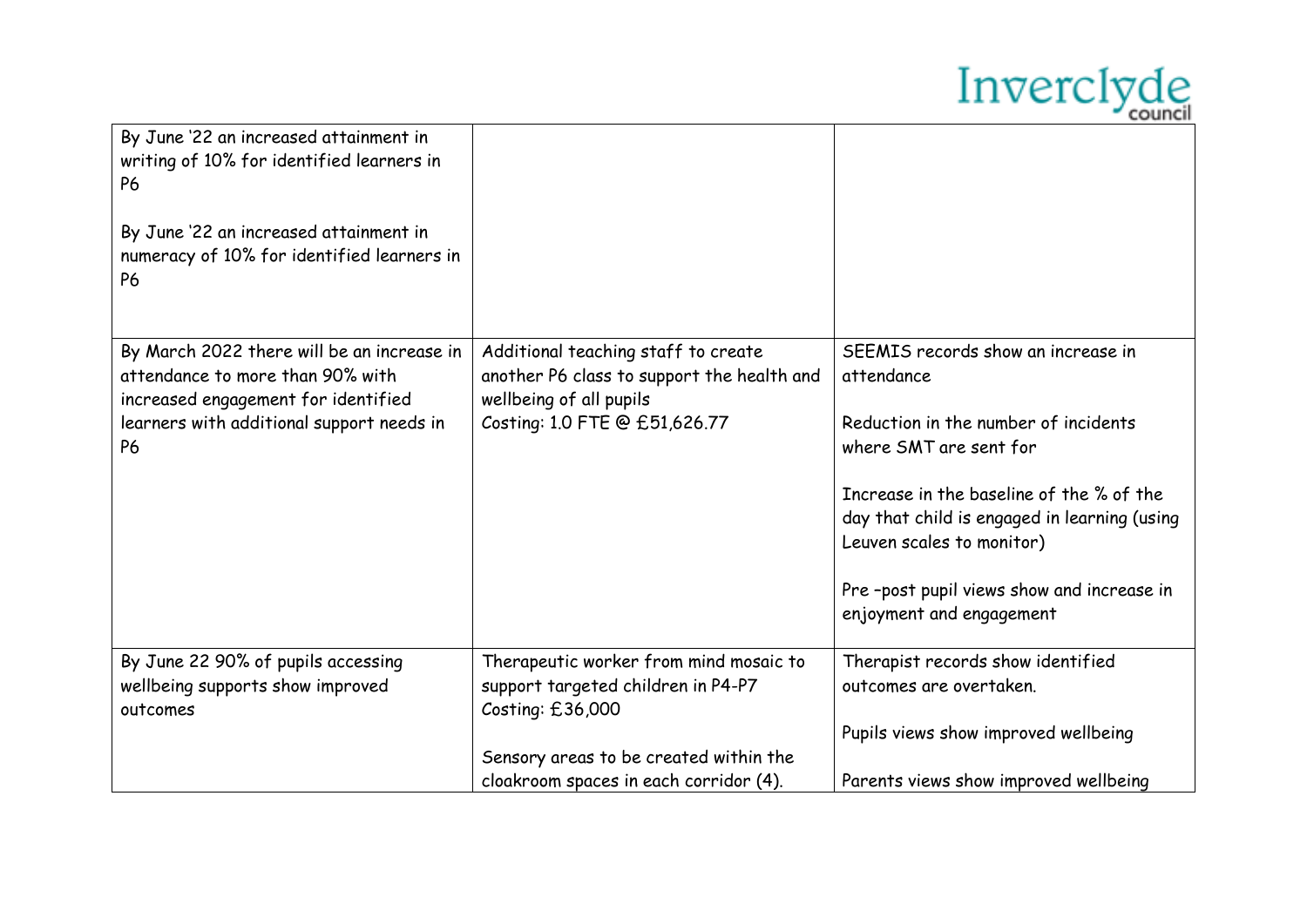

|                                                                                                                     | This can be used to support individuals<br>with a barrier to learning and create a<br>safe and quiet space to work<br>Costing: £4000= £1000 per room                            |                                                                                                                                                                                                     |
|---------------------------------------------------------------------------------------------------------------------|---------------------------------------------------------------------------------------------------------------------------------------------------------------------------------|-----------------------------------------------------------------------------------------------------------------------------------------------------------------------------------------------------|
| Increased emotional competences and pro<br>social behaviours for targeted learners.<br>(baseline to be established) | Roots of Empathy training for Nurture<br>Teacher who will lead in school. Targeted<br>stage to be decided following discussion<br>with Action for Children<br>Costing: £1659.60 | Pre and post assessments will show<br>increase in emotional competences and pro<br>social behaviours<br>Pupil Voice will indicate improved<br>understanding of empathy and pro social<br>behaviours |
| Increased access to suitable digital<br>technology and WIFI throughout the<br>school                                | <b>WIFI: £5000</b><br>Laptops $\times$ 17 for each class: £7745.54                                                                                                              | Pupils will have greater access to more<br>efficient WIFI using devices in school<br>Pupils will have access to more efficient<br>laptops for online events & digital learning<br>online            |
| Apprenticeship levy and contribution<br>towards admin costs associated with PEF<br>management                       | £4,560                                                                                                                                                                          | Information provided to school<br>management and local authority will be<br>more accurate and timely to improve<br>interventions to support young people.                                           |
|                                                                                                                     | Total spend: £305,220.80                                                                                                                                                        |                                                                                                                                                                                                     |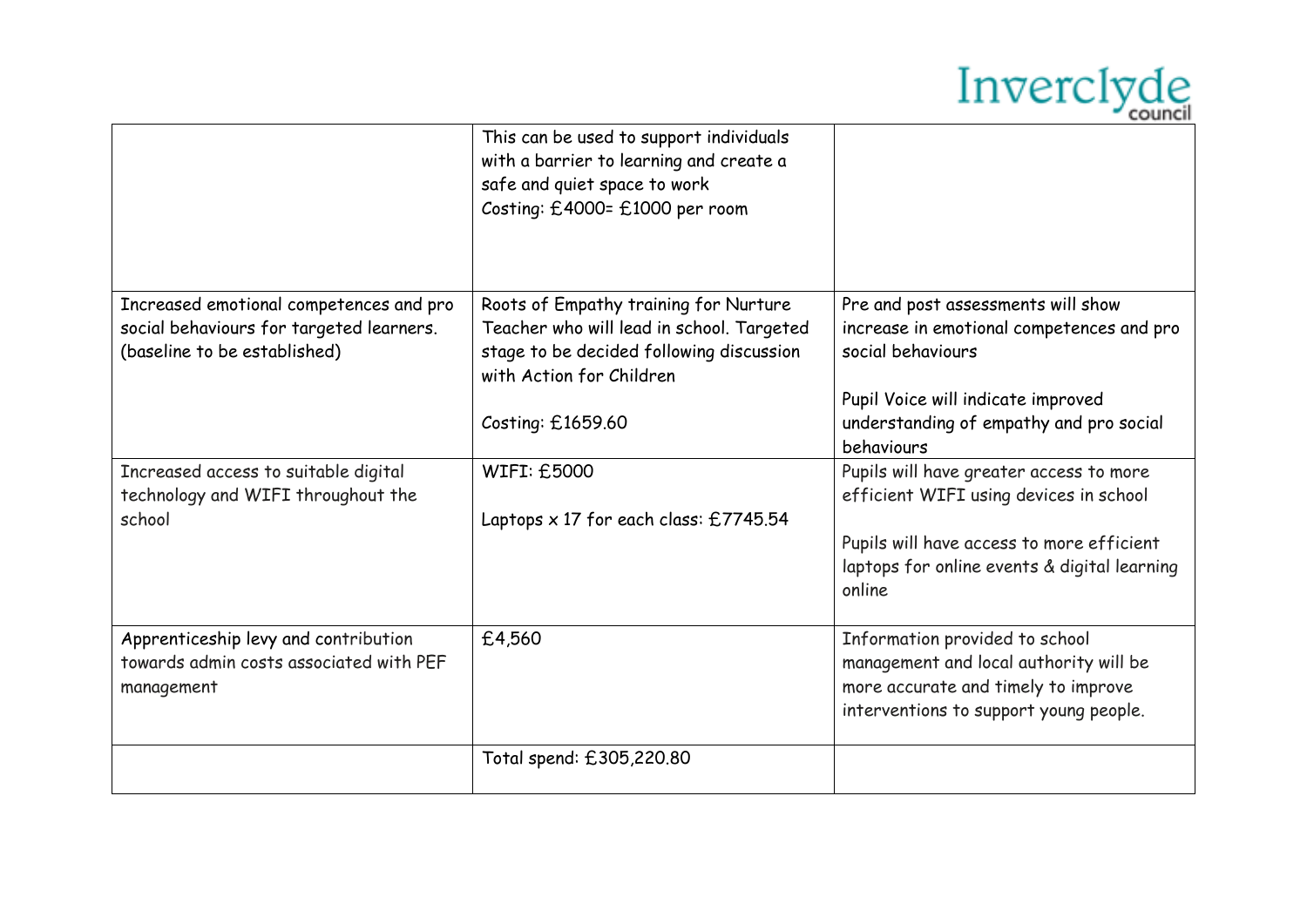

### Plan –Session 2021-2022

| Priority 1                                                                                                                                                | Improvements in attainment, particularly in literacy and numeracy                                                                        |                                                                                                                                         |
|-----------------------------------------------------------------------------------------------------------------------------------------------------------|------------------------------------------------------------------------------------------------------------------------------------------|-----------------------------------------------------------------------------------------------------------------------------------------|
| <b>NIF Driver</b><br>Assessment of children's progress<br>Teacher professionalism<br>Performance information<br>School Improvement<br>Parental Engagement | HGIOS?4<br>3.2 Raising attainment and achievement<br>2.3 Learning, teaching and assessment<br>2.4 Personalised support<br>2.2 Curriculum | <b>RRS</b><br>Article 28: (Right to education):<br>Article 29 (Goals of education):<br>Article 12: (Respect for the views of the child) |

### **Expected outcomes for learners which are measurable or observable**

Improvement in attainment for all pupils through enhanced learning and teaching in literacy across the curriculum

- Improved attainment in numeracy
- Pupils will be able to talk about their learning
- Use of BPVS assessment to close vocabulary gap for targeted individuals

| Tasks to achieve priority       | Timescale                                    | Those involved -<br>including partners | Resources and staff development                                      |
|---------------------------------|----------------------------------------------|----------------------------------------|----------------------------------------------------------------------|
| 1.1 Training on Differentiation | Ongoing from Aug CMO Attainment<br>2021-2022 | Challenge                              | Dates and times TBD via school<br>calendar, WTA and quality calendar |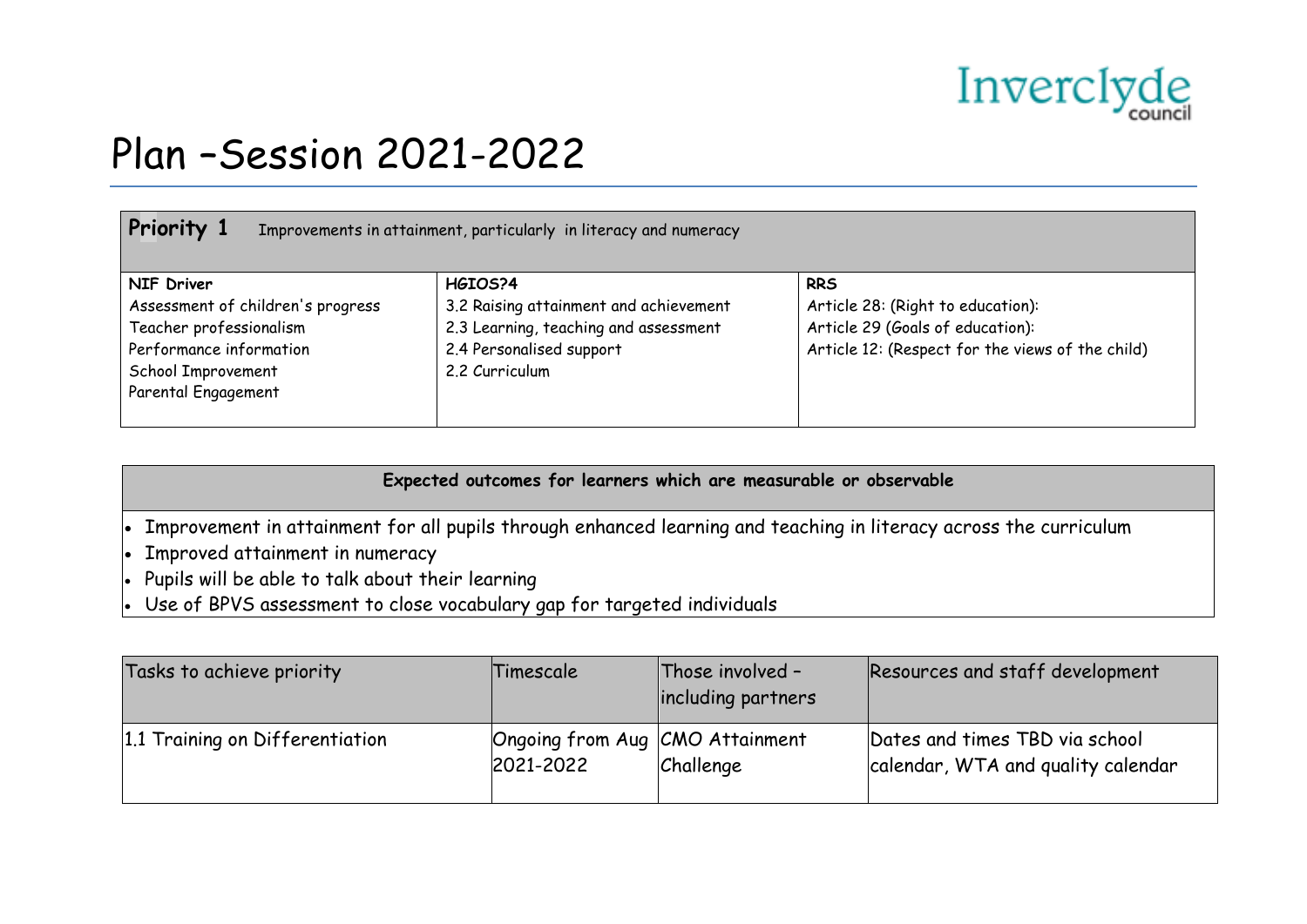

| Tasks to achieve priority                                                                                         | Timescale                | Those involved -<br>including partners                  | Resources and staff development                                                            |
|-------------------------------------------------------------------------------------------------------------------|--------------------------|---------------------------------------------------------|--------------------------------------------------------------------------------------------|
|                                                                                                                   |                          | SLT through Quality<br>Assurance visits                 | Strategic overview for CPD<br>opportunities & incorporated into WTA                        |
| 1.2 Continue to implement Play Pedagogy                                                                           | 2022                     | support staff                                           | August 2018-June P1-3 teaching staff and Use of 1140 0.4FTE to support roll out<br>of play |
|                                                                                                                   |                          | P4-7 loose parts play/<br>outdoor focus                 | Resource budget provided by LA/AC                                                          |
|                                                                                                                   |                          | IC Play strategy team                                   | Training provided by CMO for Play for<br>teaching and support staff                        |
|                                                                                                                   |                          | AC Team CMO                                             | <b>Cluster Improvement Plan</b>                                                            |
| 1.3 Continue with a range of assessments<br>to support improvements in reading,<br>writing, spelling and numeracy | August 2019-June<br>2022 | Targeted teaching and<br>support staff -                | SNSA, YARC, Rapid Maths, SWST,<br>Talk for Writing.                                        |
|                                                                                                                   |                          | Teaching staff<br>responsible for raising<br>attainment | Twilight sessions for staff<br>development                                                 |
| 1.4 Support targeted individuals at risk of Ongoing - August                                                      |                          | <b>SLT</b>                                              | Upskill new staff - Catch Up, Rapid                                                        |
| the poverty related attainment gap and                                                                            | 2022                     |                                                         | Maths,                                                                                     |
| not meeting benchmarks                                                                                            |                          | Recovery teachers (2)                                   | Upskill teachers - Impact statements                                                       |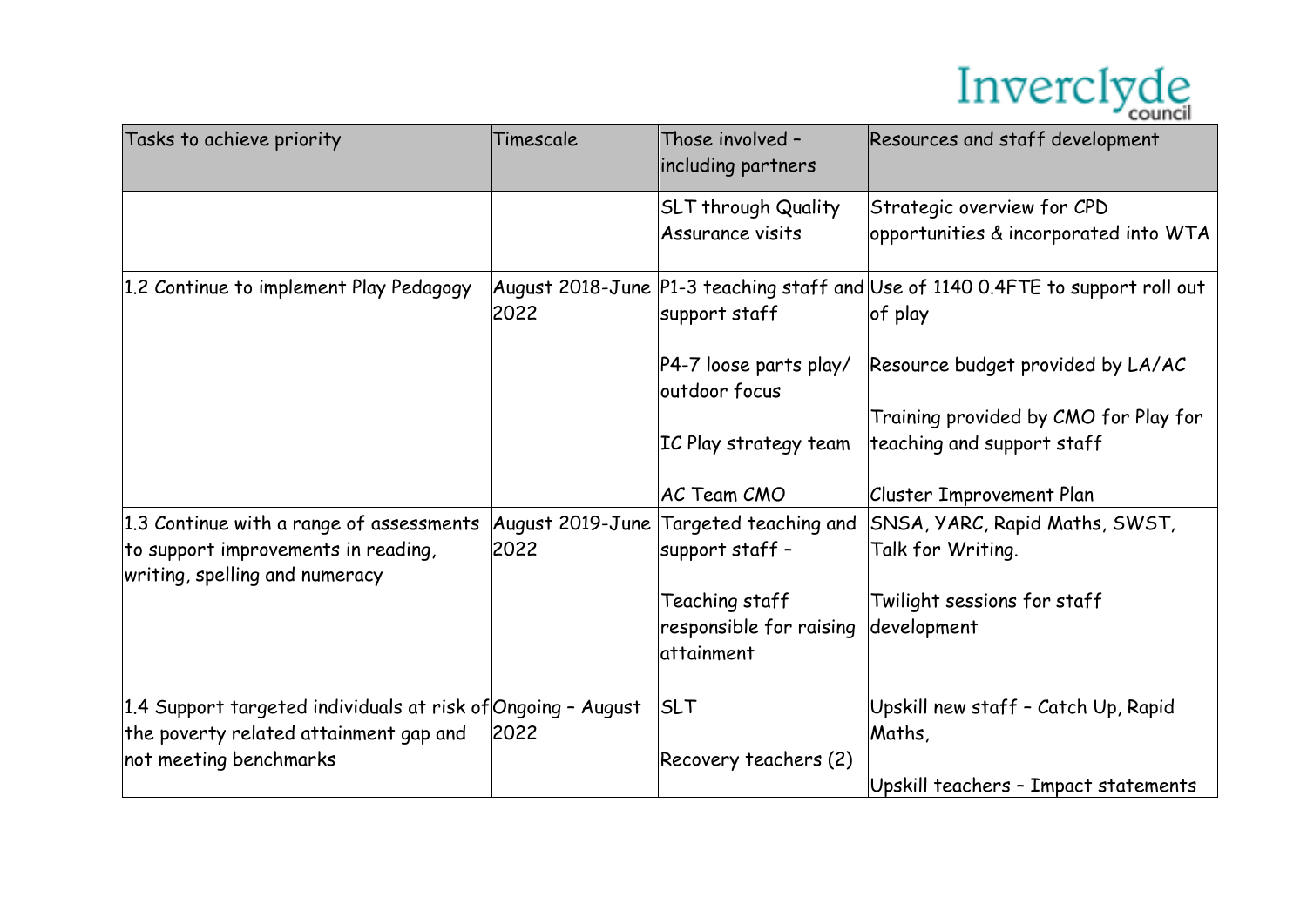

| Tasks to achieve priority                                             | Timescale   | Those involved -<br>including partners                                 | Resources and staff development         |
|-----------------------------------------------------------------------|-------------|------------------------------------------------------------------------|-----------------------------------------|
|                                                                       |             | Support for Learning<br>lteacher                                       |                                         |
|                                                                       |             | PSA/ PT - Catch Up<br>Literacy, Rapid Maths                            |                                         |
| 1.5 Increase attainment in writing for all August 2022<br>pupils      |             | All staff<br>Pie Corbett                                               | Talk 4 Writing                          |
| 1.6 Increase confidence in Teacher<br>Professional Judgements (TPJ's) | August 2022 | All teaching staff<br>CMO's<br>Liz Sommerville<br><b>Cluster Staff</b> | Moderation<br><b>CLPL</b> sessions- WTA |

- $\checkmark$  Termly SLT meeting focussing on pupil attainment and progress
- $\checkmark$  Professional dialogue meetings focussing on pupil progress
- $\checkmark$  Assessment results from SNSA, (reading, writing, spelling, maths) linked to TPJ's
- $\checkmark$  Numeracy and Active Literacy ongoing assessments P1-P7
- Quality Assurance/Learning visits for quality learning and teaching
- Use of Leuven Scale for engagement for play based classes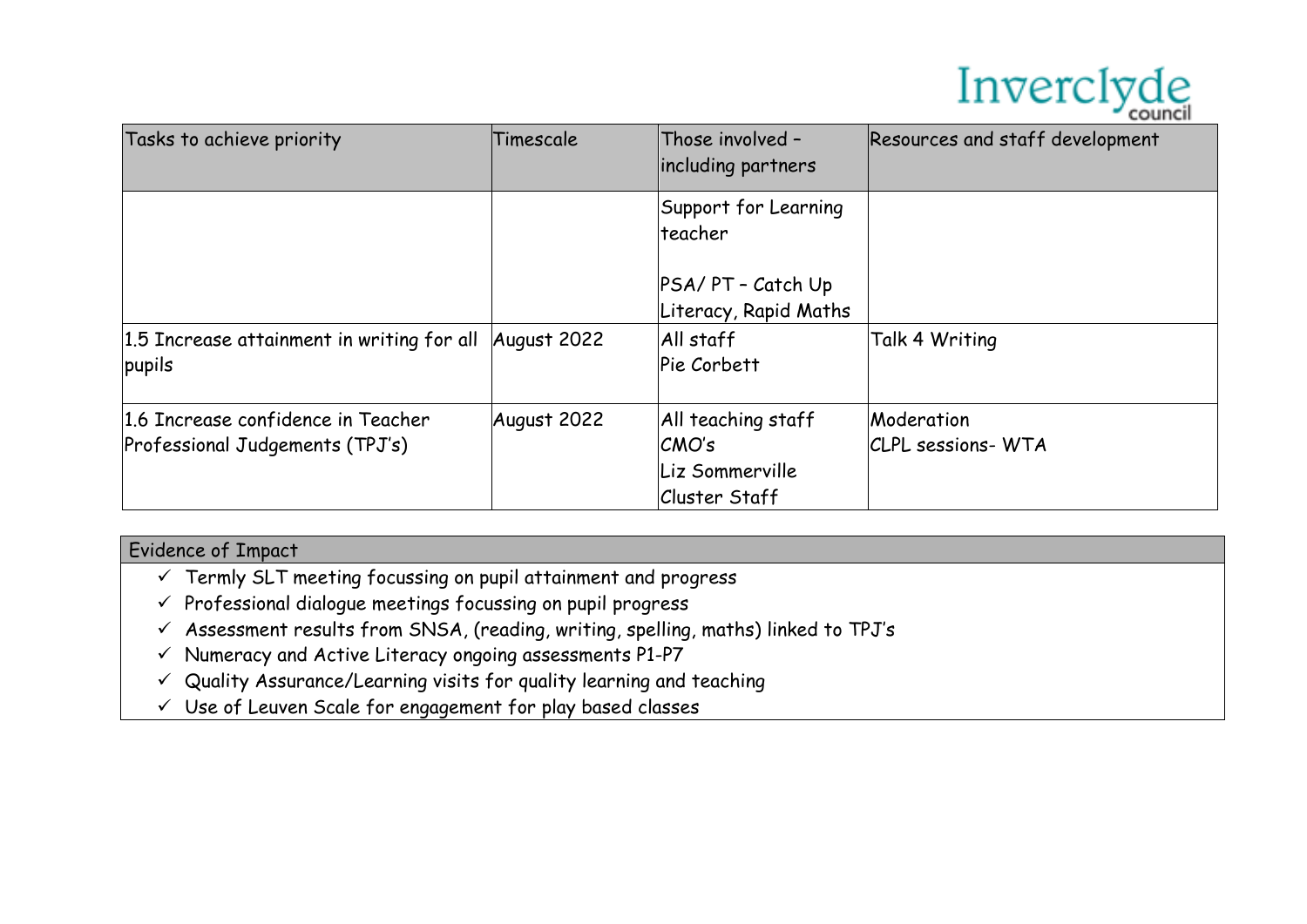

| Closing the attainment gap between the most and least disadvantaged children<br><b>Priority 2</b> |                                        |                                          |  |  |
|---------------------------------------------------------------------------------------------------|----------------------------------------|------------------------------------------|--|--|
| <b>NIF Driver</b>                                                                                 | HGIOS?4                                | <b>RRS</b>                               |  |  |
| Teacher professionalism                                                                           | 3.2 Raising attainment and achievement | Article 28: (Right to education):        |  |  |
| Performance information                                                                           | 2.3 Learning, teaching and assessment  | Article 29 (Goals of education):         |  |  |
| Assessment of children's progress                                                                 | 2.4 Personalised support               | Article 2: (Non-discrimination)          |  |  |
| School Leadership                                                                                 | 2.6 Transitions                        | Article 3: (Best interests of the child) |  |  |
| Parental Engagement                                                                               | 2.5 Family Learning                    | Article 5: (Parental guidance)           |  |  |
|                                                                                                   | 2.7 Partnerships                       |                                          |  |  |

### **Expected outcomes for learners which are measurable or observable**

- $\bullet$  Pupils in SIMD 1 & 2 make at least expected progress or better
- $\bullet$  Increased attendance across the school (with a focus on SIMD 1 & 2)

| Tasks to achieve priority                                                                                 | Timescale   | Those involved -<br>including partners   | Resources and staff development                                                                   |
|-----------------------------------------------------------------------------------------------------------|-------------|------------------------------------------|---------------------------------------------------------------------------------------------------|
| 2.1 Further develop implementation of<br>LIAM with targeted children                                      | August 2022 | Barnardo's<br>PGHS Home Link<br>Worker   | LIAM support materials<br>Whole staff CLPL session to raise<br>awareness of LIAM and the benefits |
| 2.2 Continue Emotions Works programme<br>for all children to develop emotional<br>literacy and resilience | August 2022 | <b>Class Teachers</b><br>Nurture Teacher | Resources online<br>Refresher for new staff next session                                          |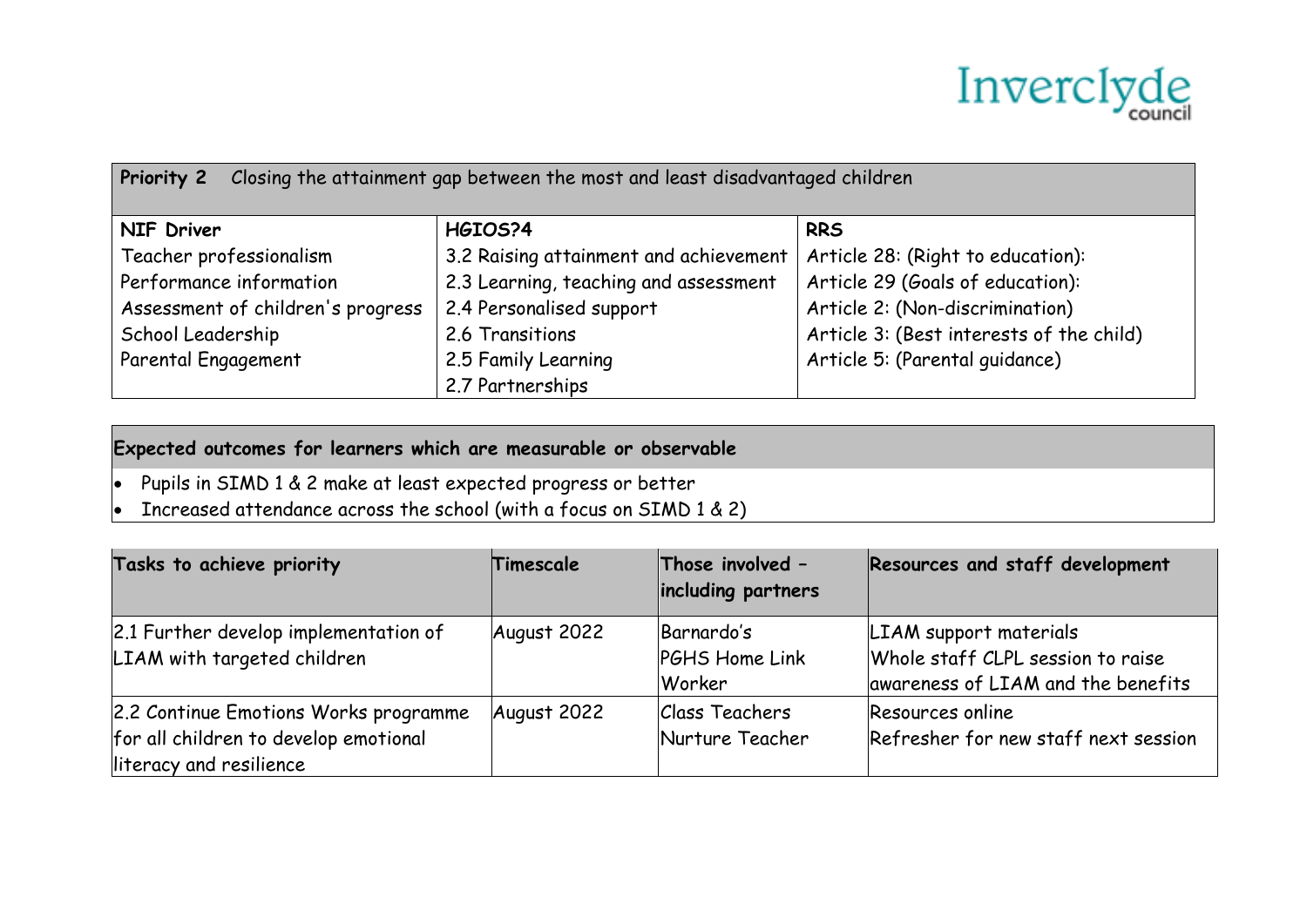

| Tasks to achieve priority                                                                                               | Timescale   | Those involved -<br>including partners                                       | Resources and staff development                                                |
|-------------------------------------------------------------------------------------------------------------------------|-------------|------------------------------------------------------------------------------|--------------------------------------------------------------------------------|
| 2.3 De-escalation strategies                                                                                            | Ongoing     | <b>CMO Barriers to</b><br>llearning<br>All staff                             | <b>WTA</b><br>Staff training from CMO<br>Use of data/Critical Incidents        |
| 2.4 Attendance monitoring                                                                                               | Ongoing     | Office staff<br><b>SLT</b>                                                   | Clerical staff trained and scripted,<br>following Inverclyde Attendance Policy |
| 2.5 Continue Word Aware intervention at<br>Early level and targeted support for<br>individuals with vocabulary gap P2-7 | August 2022 | Teaching staff/PSA's<br>Nurture Teacher/<br>Learning Support<br>teacher lead | Word Aware<br>BPVS assessments pre & post<br>Daily vocabulary flipcharts       |

- Pre-assessment and post assessment result from SNSA, SWST, BPVS, AL and Numeracy/SEAL/ Staging Posts and other school based data
- $\checkmark$  Quality Assurance during teacher/pupil learning visits
- $\checkmark$  Use of data
- $\checkmark$  Contact will be made with parents/carers of pupils whose attendance is less than the expected Attendance Policy guidelines
- $\checkmark$  Periodic assessments, observations, photographic evidence showing an increase in opportunity to apply literacy and numeracy skills in real-life context through child-centred planning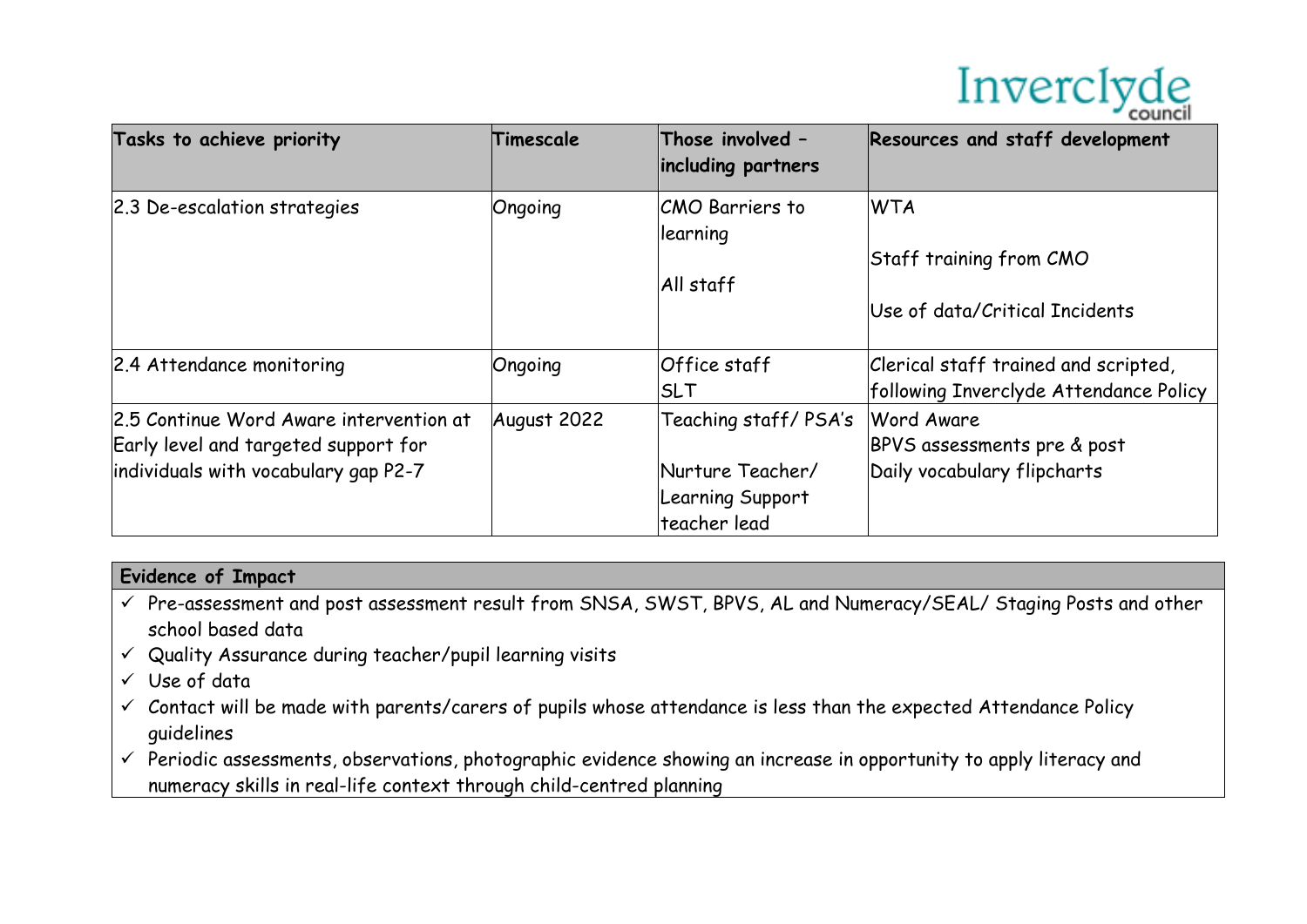

- Continued work to break down barriers to family engagement through family support from Barnardo's & CLD. Parents will receive SQA accreditation for engagement in a variety of activities through CLD
- $\checkmark$  Vocabulary gap reduction for targeted pupils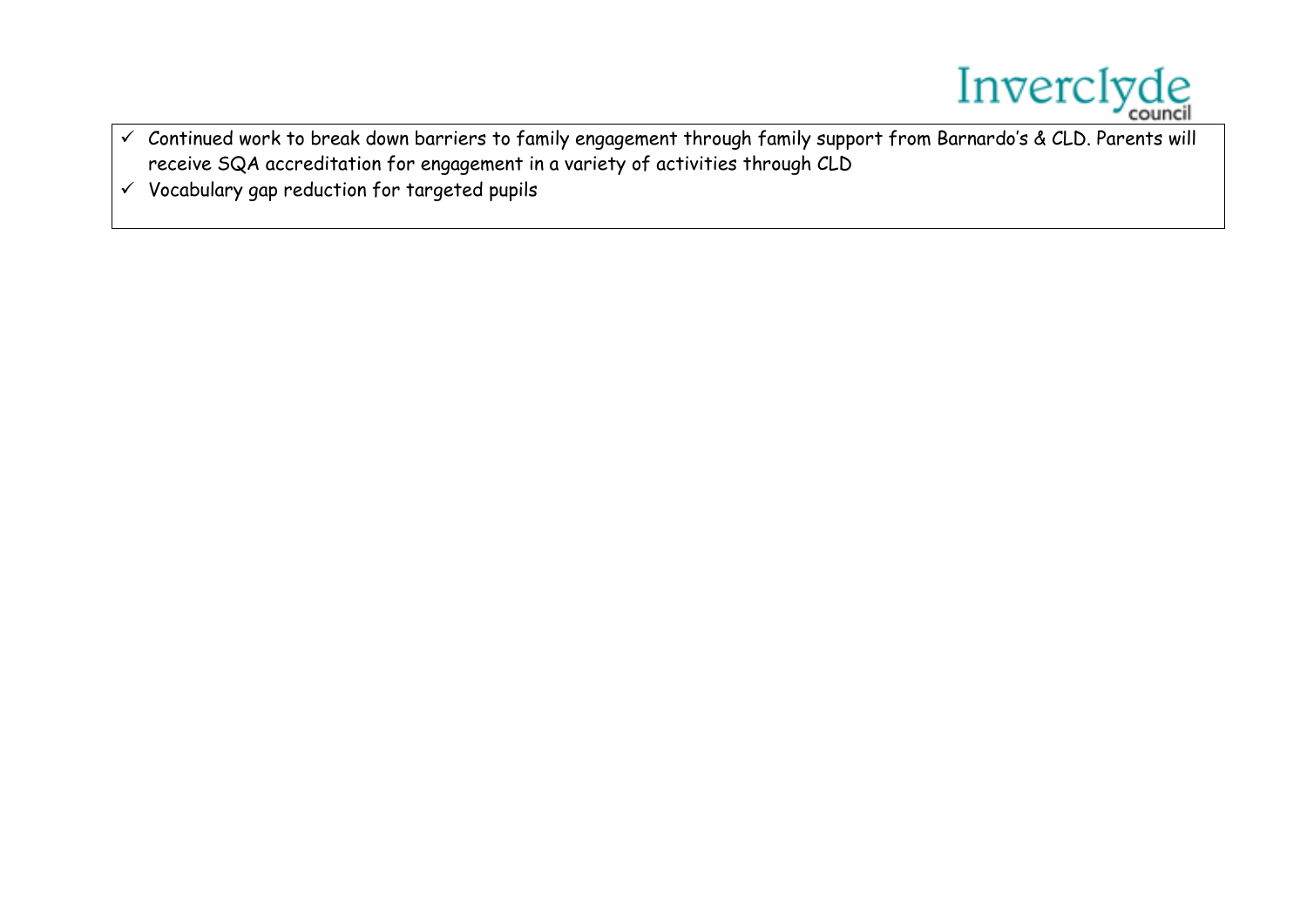

| Improvement in children and young people's health and wellbeing<br>Priority 3 |                                        |                                          |  |  |  |
|-------------------------------------------------------------------------------|----------------------------------------|------------------------------------------|--|--|--|
| <b>NIF Driver</b>                                                             | HGIOS?4                                | <b>RRS</b>                               |  |  |  |
| Assessment of children's                                                      | 3.2 Raising attainment and achievement | Article 2 (Non-discrimination):          |  |  |  |
| progress                                                                      | 2.3 Learning, teaching and assessment  | Article 3 (Best interests of the child): |  |  |  |
| Parental engagement                                                           | 2.4 Personalised support               | Article 4 (Protection of Rights)         |  |  |  |
| Teacher professionalism                                                       | 1.3 Leadership of change               | Article 12 (Respect for the Views of the |  |  |  |
|                                                                               | 2.5 Family Learning                    | child)                                   |  |  |  |
|                                                                               | 2.7 Partnerships                       | Article 17 (Access to Information)       |  |  |  |
|                                                                               | 3.1 Improving Wellbeing, Equality and  | Article 31 (Leisure, Play and Culture)   |  |  |  |
|                                                                               | <b>Inclusion</b>                       |                                          |  |  |  |

### **Expected outcomes for learners which are measurable or observable**

- Improved opportunities to exposure to a wider variety of outdoor learning
- Ensure consistency of approach to UNCRC Rights Respecting School for all learners
- Increase ability to self-regulate and develop coping strategies for anxiety using 5 Point Scale
- Increase awareness of Young Carers and other vulnerable groups, along with support available to them
- Staff have an increased understanding of Trauma Informed practices including mental health and attachment theory and how to support or access support for individuals
- Improved staff/pupil relationships and pupil/pupil relationships
- Pupils have increased knowledge about how your body works, and relations linked to RSHP programme
- Increase in pro social behaviours and decrease in bullying incidences with stage involved in Roots of Empathy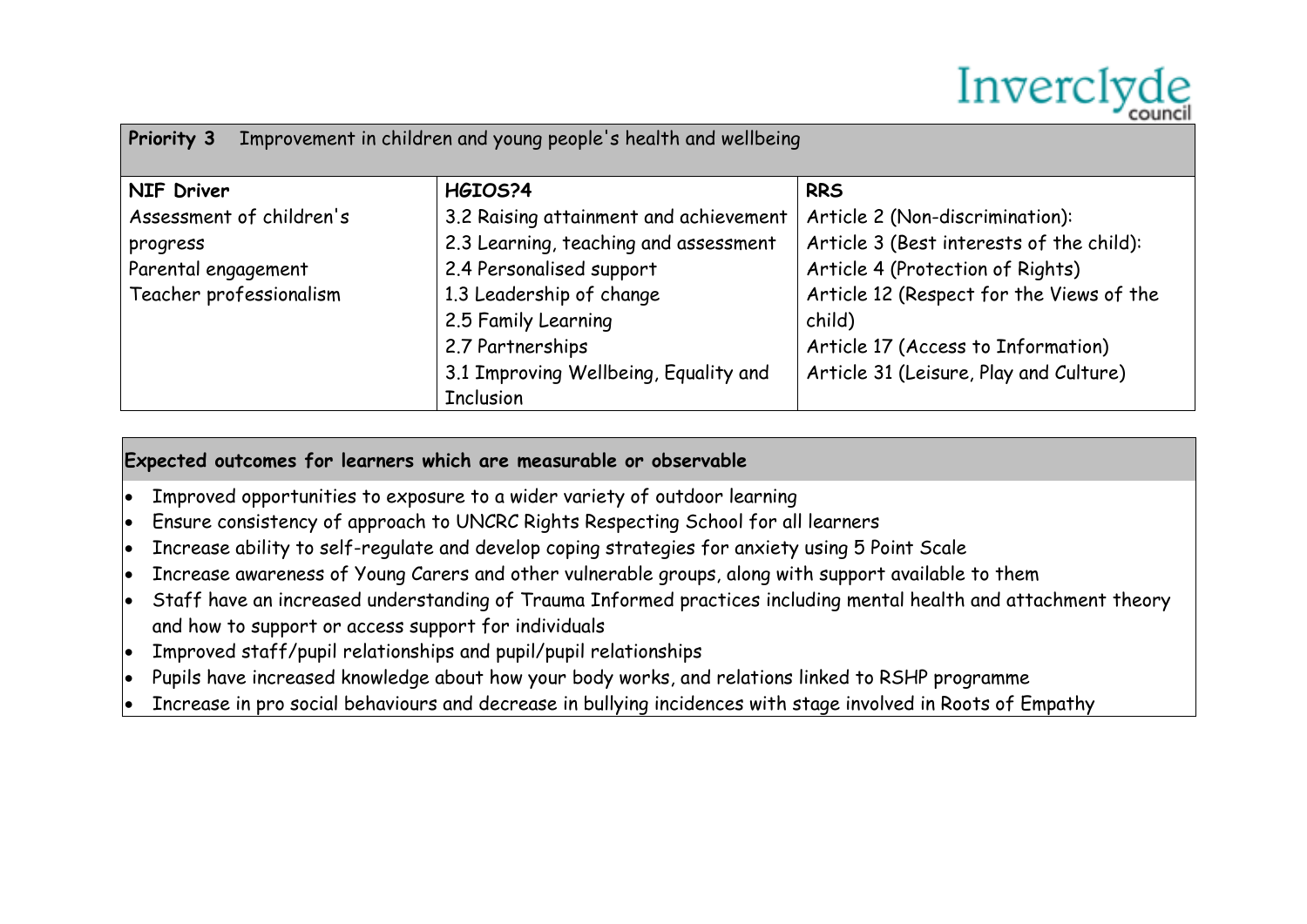

| Tasks to achieve priority                                                                                                                                                                                                                                                                 | Timescale   | Those involved -<br>including partners                                                                                | Resources and staff development                                                                                                                                                                                                                                                                             |
|-------------------------------------------------------------------------------------------------------------------------------------------------------------------------------------------------------------------------------------------------------------------------------------------|-------------|-----------------------------------------------------------------------------------------------------------------------|-------------------------------------------------------------------------------------------------------------------------------------------------------------------------------------------------------------------------------------------------------------------------------------------------------------|
| 3.1 Nurturing Schools- Nurture Principles August 2022<br>revisited and focus to be identified in<br>consultation with all stakeholders                                                                                                                                                    |             | All staff<br>Nurture CMO<br>Nurture Teacher & PEF<br>funded TI teacher<br>Nurture Action Group<br><b>Parent Group</b> | Nurture teachers, staff/parent<br>training and information sessions.                                                                                                                                                                                                                                        |
| 3.2 Trauma informed school, developing<br>and using:<br>Coping with Adversity Toolkit<br>Resilience<br><b>ACES</b> recovery<br><b>Circle of Friends</b><br>Seasons for Growth Programme<br>(LIAM) Anxiety Management<br>Self-regulation strategies- Emotion Scale<br><b>Emotion Works</b> | August 2022 | All staff, Barnardo's,<br>CLD, parents, SWS,<br>Rights Officer, Ed<br>Psych, Play Therapist,<br>outside agencies      | Trauma informed training and ACES<br>recovery in house training with support<br>from specialists.<br>Parent support developed using outside<br>agencies to understand impact of<br>trauma.<br>Seasons for Growth Programme and<br>self-help groups for autism, dyslexia<br>and behaviour to be established. |
| 3.3 Continue with Communication Friendly, August 2022<br>ASD strategies - Understanding the 6<br>Principles of Nurture                                                                                                                                                                    |             | All staff<br>Nurture Teacher and<br>PEF Trauma Informed<br>Nurture Teacher & Play<br>Therapist<br>ICOS team           | CPD sessions within WTA<br>ASD friendly signage throughout school                                                                                                                                                                                                                                           |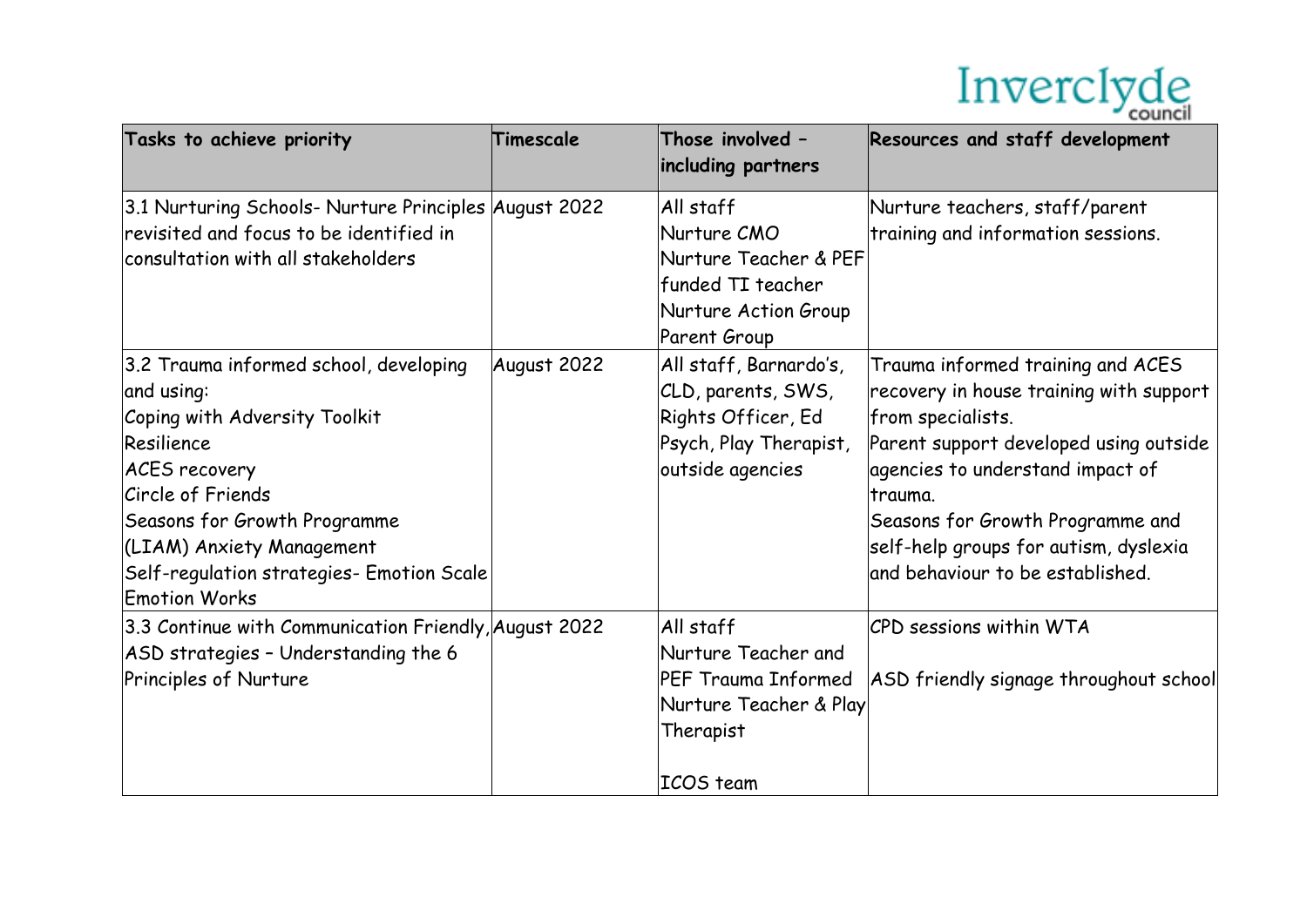

| Tasks to achieve priority                                                                                      | Timescale        | Those involved -<br>including partners                          | Resources and staff development                                                    |
|----------------------------------------------------------------------------------------------------------------|------------------|-----------------------------------------------------------------|------------------------------------------------------------------------------------|
| 3.4 Further develop RSHP lessons across August 2022<br>all stages increasing confidence for staff<br>& parents |                  | <b>PT</b> lead<br>All staff<br>Parents                          | RSHP lessons & resources                                                           |
| 3.5 Implement Roots of Empathy with<br>targeted stage (TBD)                                                    | <b>June 2022</b> | Action For Children<br>$(AfC)$ Susan Robison<br>Nurture Teacher | NT to be trained by AfC staff<br>$ E1383 + VAT $ training dates not yet<br>decided |

- $\checkmark$  Reduction in playground related incidents requiring SMT intervention
- $\checkmark$  Pre- and post-Health and Wellbeing Assessments shows an increase in the ability to self-regulate behaviour and choices
- $\checkmark$  Raise awareness of Young Carers advocacy worker within school at assemblies, newsletters, stage meetings and within Pupil Action Groups
- $\checkmark$  Pre and post evaluations of pupils attitudes towards physical activity
- $\checkmark$  Reduction in the number of reported incidents of bullying
- $\checkmark$  Gain recognition for being a Trauma Informed School/Nurture School
- $\checkmark$  Children participating in Roots of Empathy will develop emotional competence and empathy. This will help to decrease aggression, including bullying, and increase prosocial behaviours such as caring, sharing and inclusion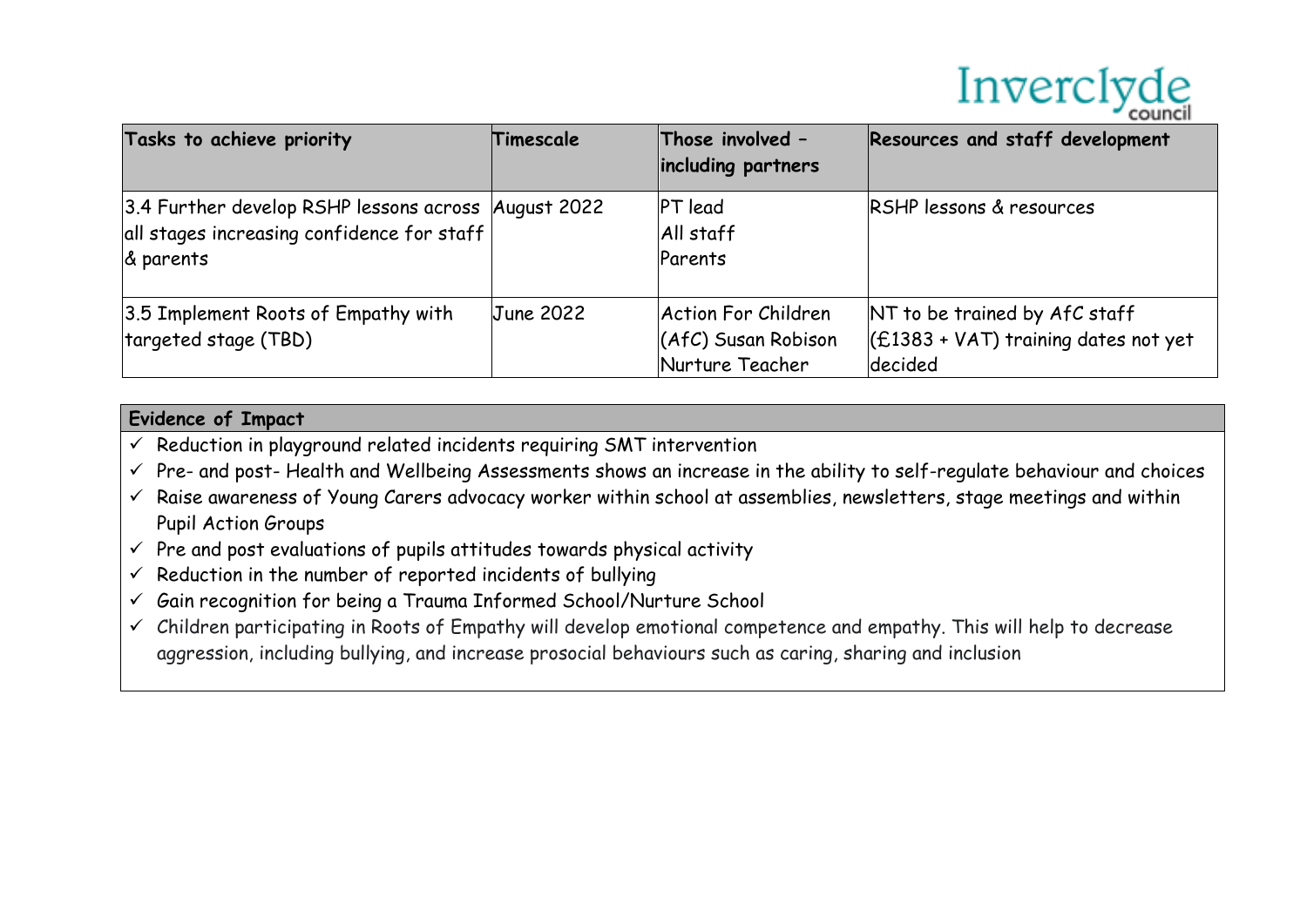

| Improvement in employability skills and sustained positive school leaver destinations for all young people<br><b>Priority 4</b> |                                                                                                                                           |                                                                                     |  |
|---------------------------------------------------------------------------------------------------------------------------------|-------------------------------------------------------------------------------------------------------------------------------------------|-------------------------------------------------------------------------------------|--|
| <b>NIF Driver</b><br>Assessment of children's progress<br>School leadership<br>Parental engagement                              | HGIOS?4<br>3.2 Raising attainment and achievement<br>2.3 Learning, teaching and assessment<br>2.4 Personalised support<br>2.6 Transitions | <b>RRS</b><br>Article 28: (Right to education):<br>Article 29 (Goals of education): |  |

#### **Expected outcomes for learners which are measurable or observable**

 All pupils have an increased understanding of the part they can play in society, have developed aspirations and understand the skills required for employability

| Tasks to achieve priority                                                                                           | Timescale | Those involved -<br>including partners                         | Resources and staff development                                                                                                                 |
|---------------------------------------------------------------------------------------------------------------------|-----------|----------------------------------------------------------------|-------------------------------------------------------------------------------------------------------------------------------------------------|
| 4.1 Continue to develop enterprising<br>opportunities as stimulus for whole school<br>projects                      | Ongoing   | All staff,                                                     | Through WTA and departmental<br>meetings, each stage will plan and<br>deliver an enterprising initiative along<br>with a charitable focus.      |
| 4.2 Continue to develop Inverclyde's<br>DIYW skills pathway, World of Work<br><b>Week and Enterprise activities</b> | Ongoing   | LA contact, parents,<br>partners, all staff,<br>Newark Nursery | Departmental meetings WTA<br>World of Work focus- dedicated week/<br>times in annual calendar<br>Re-establish Vacancy Board and<br>applications |